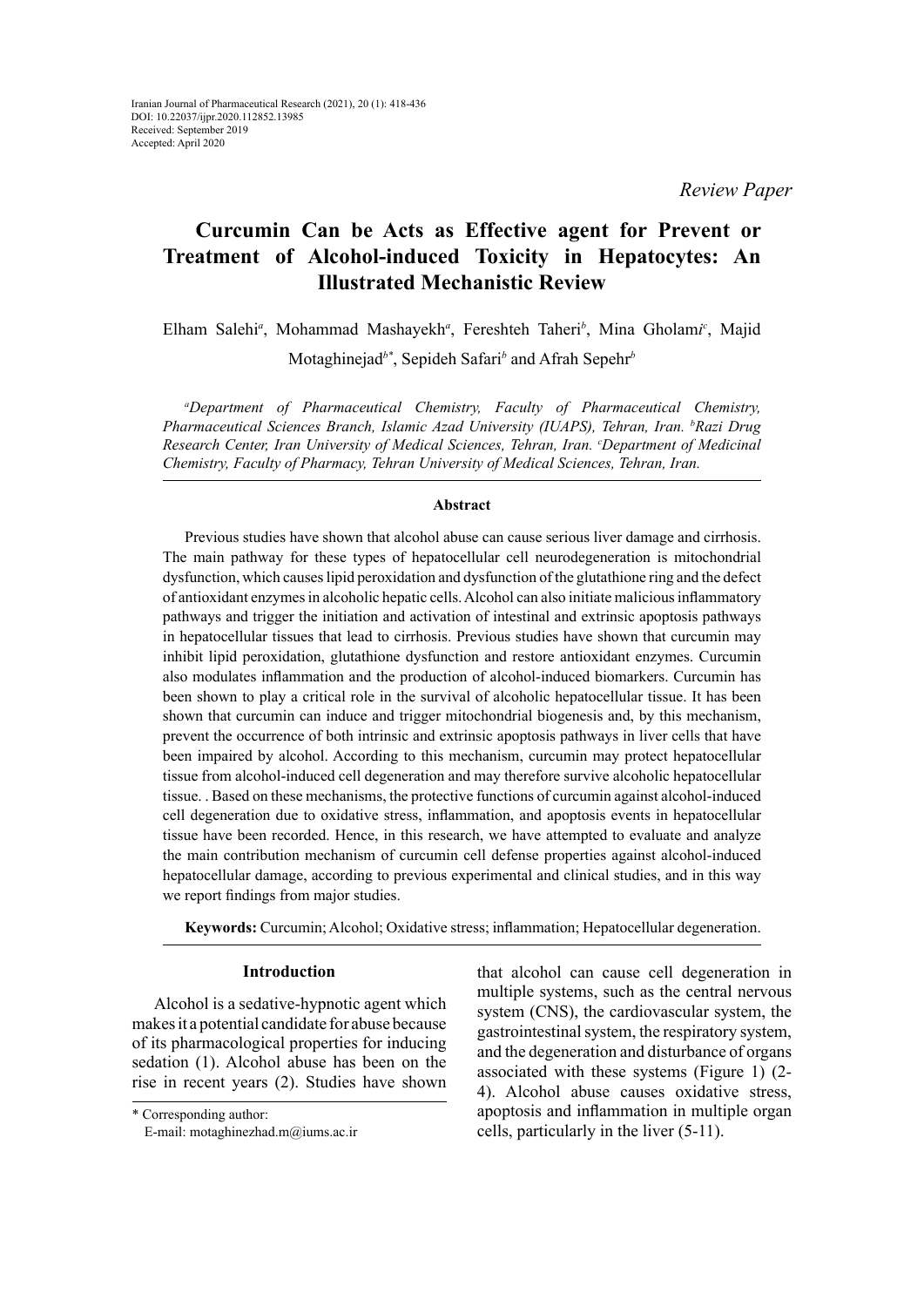Alcohol exposure induces cell death signaling pathways and apoptosis in the liver and other organs and causes organ function disorders (11-13). Potential effects of alcohol on the induction of apoptotic proteins such as caspases-3, 9 and 8 and DNA fragmentation have been demonstrated in *in-vitro* and *in-vivo* studies (14, 15). Alcohol induced the release of cytochrome c and reduced mitochondrial viability (6, 15). Previous studies have shown that mitochondria play a key role in the regulation of alcohol-induced cell toxicity, especially neuro-apoptosis, and inducing oxidative stress and inflammation in neural cells (16-18). All of these studies have assumed that these types of increased inflammation, oxidative stress, apoptosis and mitochondrial alcohol dysfunction are responsible for its degenerative properties in multiple organs (Figure 2). On the other hand, in recent years, the use of new cell-protective compounds with therapeutic possibilities for the prevention or treatment of drug abuse of induced molecular and organ-functional complications has dramatically increased (19).

Curcumin (diferuloyl methane) is the most abundant component of *turmeric* extracted from the Curcuma longa plant rhizomes (20, 21). This non-nutritive yellow pigment is an established nutraceutical dietary phenol and is therefore of great medicinal significance and pharmacological value in multiple body systems (Figure 3) (21).

Curcumin has antioxidant, antiinflammatory, anti-apoptotic, immunomodulatory and cell-protective properties (22-25). Curcumin has been proposed as a putative agent in the treatment of certain cell degenerative disorders. It may cause organ function modulation in some multiple disorders, and several studies have shown that apoptosis can be inhibited to some extent by the protective properties of curcumin (26, 27). The synergistic effects of curcumin on the activation of the antioxidant enzyme and mitochondrial biogenesis, along with its properties in inhibiting oxidative stress have also been investigated and published (28, 29). Studies have also shown that curcumin possesses antioxidant and anti-



**BRAIN** Alcohol can affect on brain looks and works and also it can cause of neurodegeneration.

#### **CANCER**

Chronic drinkers of alcohol can be reason of throat, mouth, or esophagus cancers. Breast cancer is also more common in women who drink alcohol excessively.

> **STOMACH and PANCREAS DISTRESS** Drinking too much can affect on stomach healthy including bloating, gas, and painful ulcers and also the pancreas to produce toxic substances that can be cause of pancreatitis.

#### **HEART**

Drinking a lot over a long time or too much on a single occasion can damage the heart and it cause of problems such as: cardiomyopathy, arrhythmias, stroke, high blood pressure.

#### **LIVER**

Drinking takes a toll on the liver, and can lead to liver inflammations such as: steatosis, or fatty liver, alcoholic hepatitis, fibrosis, cirrhosis.

#### **IMMUNE SYSTEM**

Drinking can weaken your immune system. making your body a much easier target for disease.

Figure 1. Negative effects of alcohol on body organs.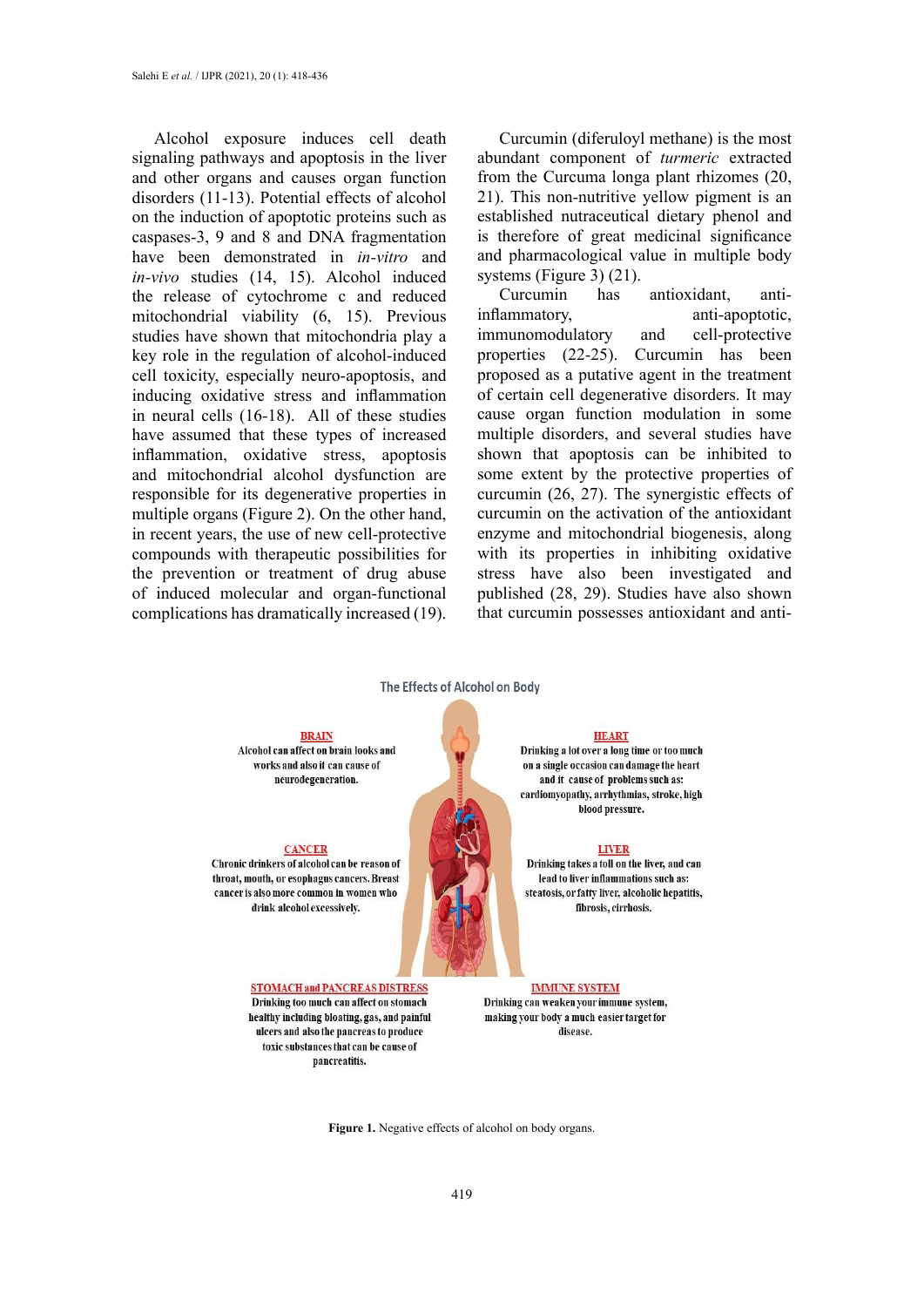inflammatory properties that suppress major pro-inflammatory cytokines (30, 31). Studies have shown that curcumin anti-apoptotic effects and its properties on mitochondrial biogenesis can positively affect multiple organ cells (Figures 3 and 4) (26, 31). Several previous studies have suggested that curcumin may be a protective agent against alcoholinduced oxidative stress, inflammation apoptosis, mitochondrial dysfunction, and cell degeneration in hepatocellular tissue and has cell protection properties (6, 32-34). This review aims to provide a brief overview of the protective or inhibitory effects of curcumin

in alcohol treatment caused by oxidative stress, inflammation, apoptosis, mitochondrial dysfunction and cell degeneration.

### **Method of searching**

To find available data and information in the literature on the role of hepatoprotective properties of Curcumin in the prevention or treatment of hepatocellular alcohol-induced liver damage and oxidative stress, inflammation and apoptosis/cell death sequences, we searched multiple databases such as Web of Science, PubMed, Elsevier Science Direct, Google Scholar, Core Collection, Cochrane



Figure 2. Alcohol-induced organ toxicity was mediated by mitochondrial dysfunction and the consequences of oxidative stress, inflammation and apoptosis induced by organ damage and dysfunction. ROS: Reactive Oxygen Species. RNS: Reactive Nitrogen Species.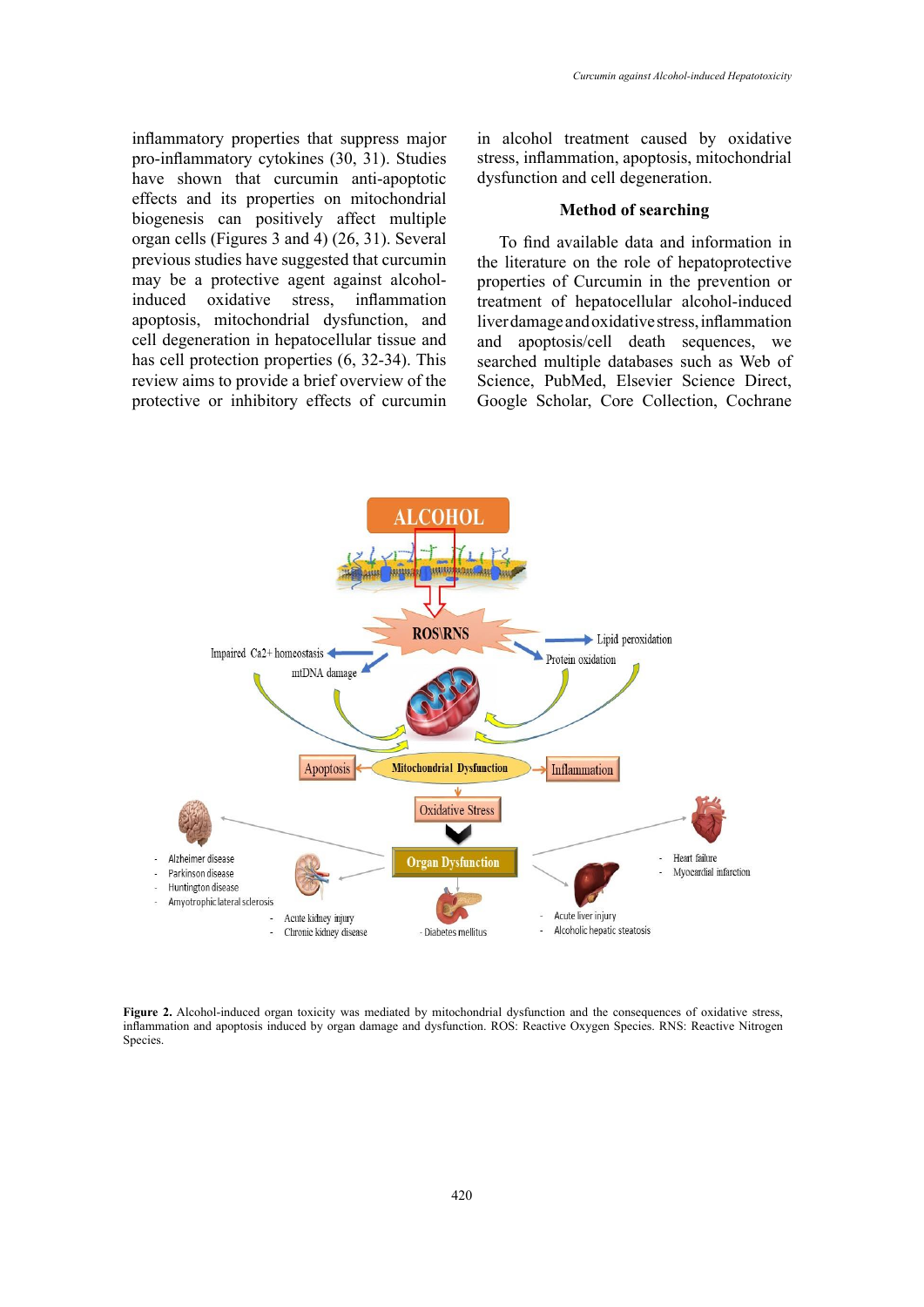with the keywords Curcumin plus alcohol. For this review paper, all published documents on hepatoprotective properties of Curcumin against alcohol-induced hepatocellular damage during the years 1990-2019 were reviewed.



**Figure 3.** Protective role of curcumin in multiple body systems. **Figure 3.** Protective role of curcumin in multiple body systems.



Figure 4. The protective effect of curcumin in multiple organs of the body has been mediated by mitochondrial biogenesis, which ultimately prevents oxidative stress, inflammation and apoptosis, contributing to the enhancement of body organ function.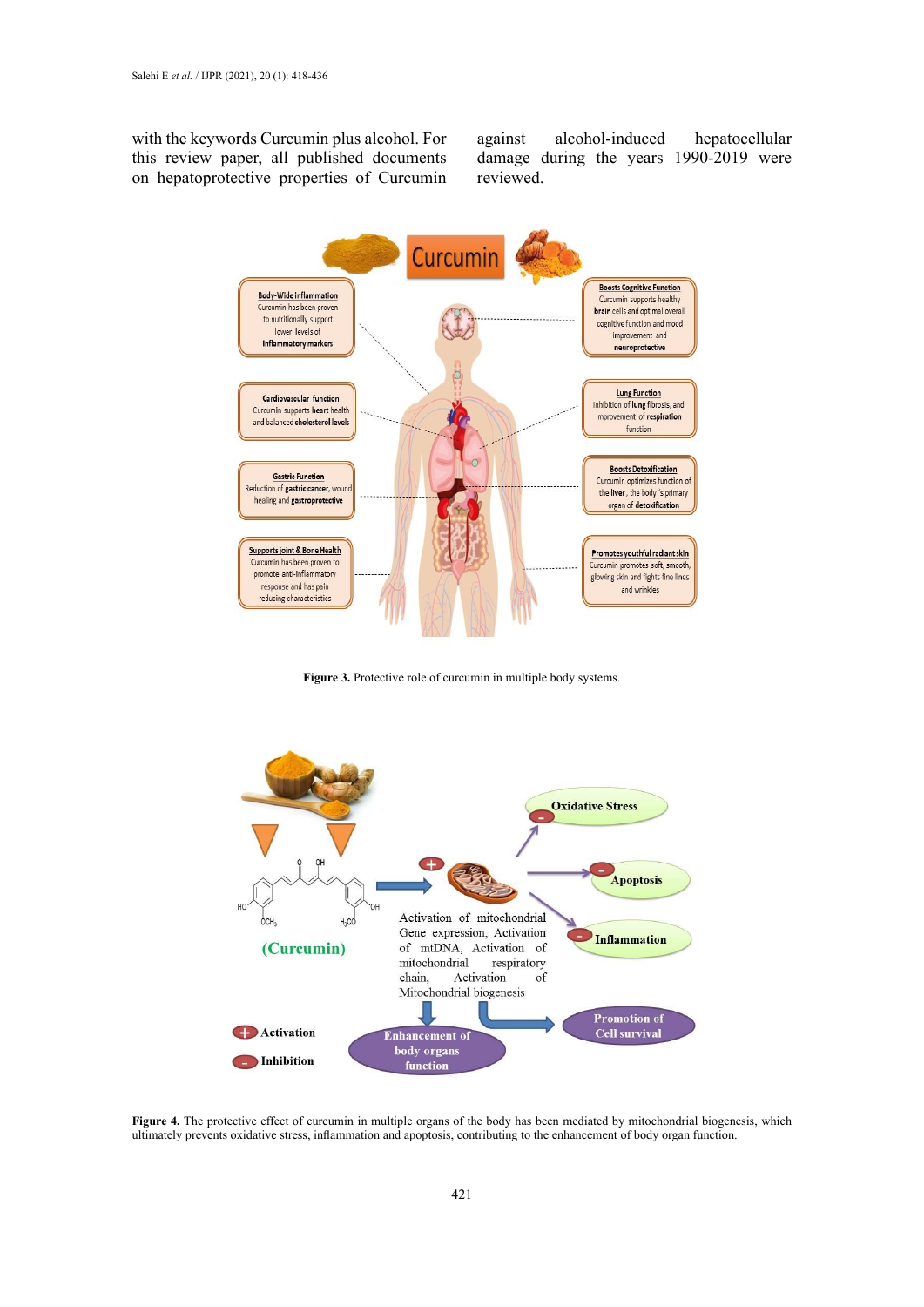### **Alcohol**

Alcohol is an organic compound in which the functional hydroxyl group (–OH) is bound to carbon (Figure 5). The term alcohol is initially referred to as primary ethanol (ethyl alcohol), which is used as a drug and is the main alcohol in alcoholic beverages. Due to its pharmacological properties, its consumption has recently increased (35, 36).

### **Curcumin**

Curcumin (a hydrophobic polyphenol) is the most important bioactive chemical constituent of *turmeric* (golden spice) (Figure 6). This compound was extracted from the herb rhizome Curcuma longa, which belongs to the family of Zingiberaceae. It has a wide variety of medicinal and pharmacological properties (21, 37 and 38).

# **Curcumin and alcohol-induced oxidative stress**

Previous studies have shown that chronic alcohol abuse leads to oxidative stress, mitochondrial dysfunction, respiratory enzyme alteration in hepatic cells. These studies have also shown that alcohol can induce oxidative stress in human and animal hepatocellular tissues (39-41). Alcohol consumption causes an increase in lipid peroxidation and an increase in MDA (Malondiadehyde) as a marker for lipid peroxidation. Such results are similar to previous reports showing that alcohol causes hepatic cell membrane damage (42, 43). Several results indicated that alcohol induces GSH (Glutathione) and GSSG (Glutathione disulfide) alterations in mitochondria, and chronic alcohol use may decrease GSH and increase GSSG levels in hepatic cells. These results confirm previous studies showing that alcohol increases the level of hepatotoxicity by converting glutathione in a reduced protective form (GSH) to oxidized damaging form (GSSG) (14, 43-46). The protective role of GSH against oxidative stress has also been extensively reported in the literature (45, 46). GSH can inhibit lipid peroxidation and act as an antioxidant mediator by scavenging free radicals (47, 48). Alcohol consumption induces



**Figure 5.** Structure of ethanol (Alcohol). **Figure 5.** Structure of ethanol (Alcohol).



**Figure 6.** Structure of curcumin.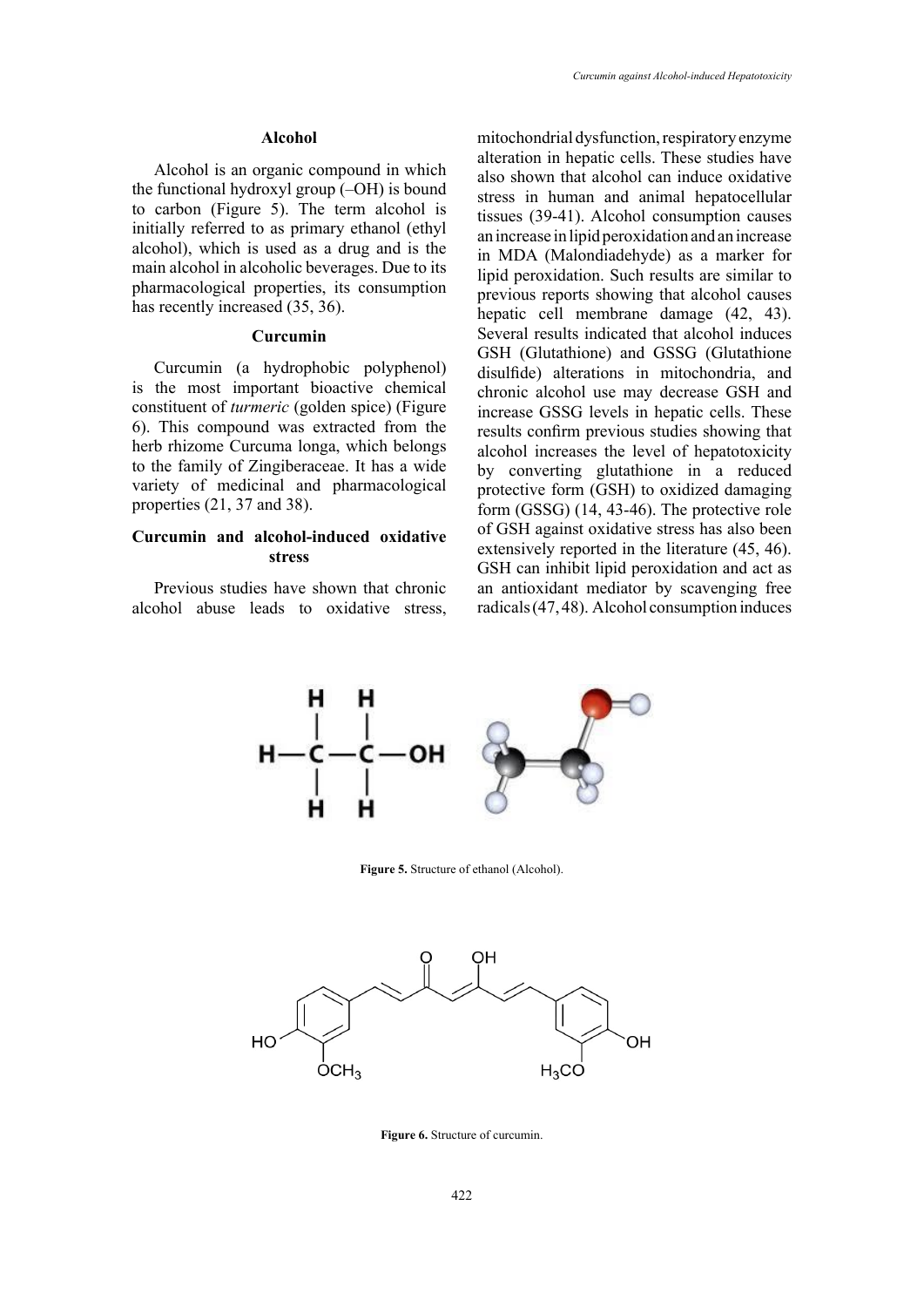the degradation of antioxidant enzymes in hepatic cells (48, 49). Treatment of animals and human subjects with alcohol decreases the activity of GPx (Glutathione Peroxidase) and GR (Glutathione Reductase) in the liver tissue. Chronic alcohol consumption in adult rats has been shown to reduce the production of antioxidant enzymes, such as GR and GPx, which play a role in the glutathione pathway (49-52). A similar previous study indicated that alcohol could reduce the activity of SOD (Superoxide Dismutase) in the liver (53, 54). Alcohol has been shown to decrease GR activity in the liver cells of animal subjects (49, 55 and 56). It has been shown that GR is the main enzyme responsible for converting glutathione from oxidized (GSH) to reduced form (GSSG) (55, 57). The antioxidant activity of this enzyme is mediated by increased GSH levels (47, 55). Several enzyme systems, including the cytochrome P450 (CYP450), 2E1-dependent microsomal monoxygenase system, the mitochondrial respiratory chain and the cytosolic enzymes xanthine oxidase and the aldehyde oxidases have been implicated as sources of superoxide anion  $(O<sup>2</sup>$ ) and the hydroxyl radical  $(OH<sup>2</sup>) O<sup>2</sup>$  and Hydrogen Peroxide  $(H_2O_2)$  in parenchymal cells during ethanol intoxication (40, 58). Previous results indicate the contribution of intracellular and extracellular sources of Reactive Oxygens Species (ROS) to ethanolinduced oxidative stress (59, 60). Nonetheless, CYP2E1-produced ROS in liver tissue appears to be more effective in causing intracellular oxidative injury than ROS from activated phagocytes (60-62). Morphological and functional abnormalities of mitochondria are main causes of alcohol-induced hepatocyte injury (53, 54). As discussed above, ethanol stimulates ROS formation in mitochondria, leading to a decrease in mitochondrial GSH content that induces oxidative damage (8, 59, 63). Loss of mitochondrial GSH during chronic ethanol consumption causes inhibition of Adenosine Triphosphate (ATP) synthesis (62, 64). Ethanol-prompt lipid peroxidation was also associated with damage to mitochondrial oxidative-phosphorylation rings (39, 65 and 66). Mitochondria obtained from both acute and chronic alcohol-treated rats display oxidative changes in mitochondrial DNA and

the efficacy of mitochondrial oxidation of nicotinamide Adenine Dinucleotide (NADH) has also decreased in hepatic cells of these subjects (18, 66). Mitochondrial DNA deletions have also occurred in alcohol-consuming subjects [64]. Induction of oxidative stress in liver mitochondria is associated with the collapse of mitochondrial membrane potential and the onset of mitochondrial permeability transition (MPT), which results in ion transport dysfunction and therefore cell damage (67, 68). Many previous studies have demonstrated the hepato-protective role of curcumin and have clarified its mechanism, and some studies have shown that curcumin by modulation of oxidative stress can inhibit alcohol-induced hepatotoxicity (23, 34). Curcumin as the key constituent of *turmeric* is known for its antioxidant and radical scavenging properties (20, 21). Curcumin enhances the systemic oxidative stress levels and increases the antioxidant balance activation of alcohol-induced hepatotoxicity in human and animal subjects (32, 69). Studies have shown that curcumin can effectively scavenge free radicals in alcohol by causing hepatic damage (70). Current evidence indicates that curcumin is mainly associated with decreased lipid peroxidation in alcoholtreated human and animal subjects (24, 71). Curcumin can inhibit alcohol-induced liver damage by scavenging these free radicals and inhibiting lipid peroxidation processes (24, 72). Curcumin, therefore, by possessing a high efficacy in preventing lipid peroxidation, may protect the hepatic cell membrane from alcohol-prompt oxidative damage (72, 73). In this scenario, curcumin therapy in animal models (multiple doses of 5, 10, 40 and 60 mg/kg) in alcohol-dependent rats may inhibit this alcohol-dependent effect and reduce the amount of MDA and lipid peroxidation in the liver tissue (74, 75). Previous studies have reported that curcumin has hepatoprotective effects; these findings have demonstrated the properties of curcumin mediated by inhibition of free radicals in the liver that are impaired by alcohol consumption (23, 32). Inconsistent with this issue, previous data have shown that different doses of curcumin may increase the GSH content and decrease the GSSG levels in animals receiving alcohol (64, 70,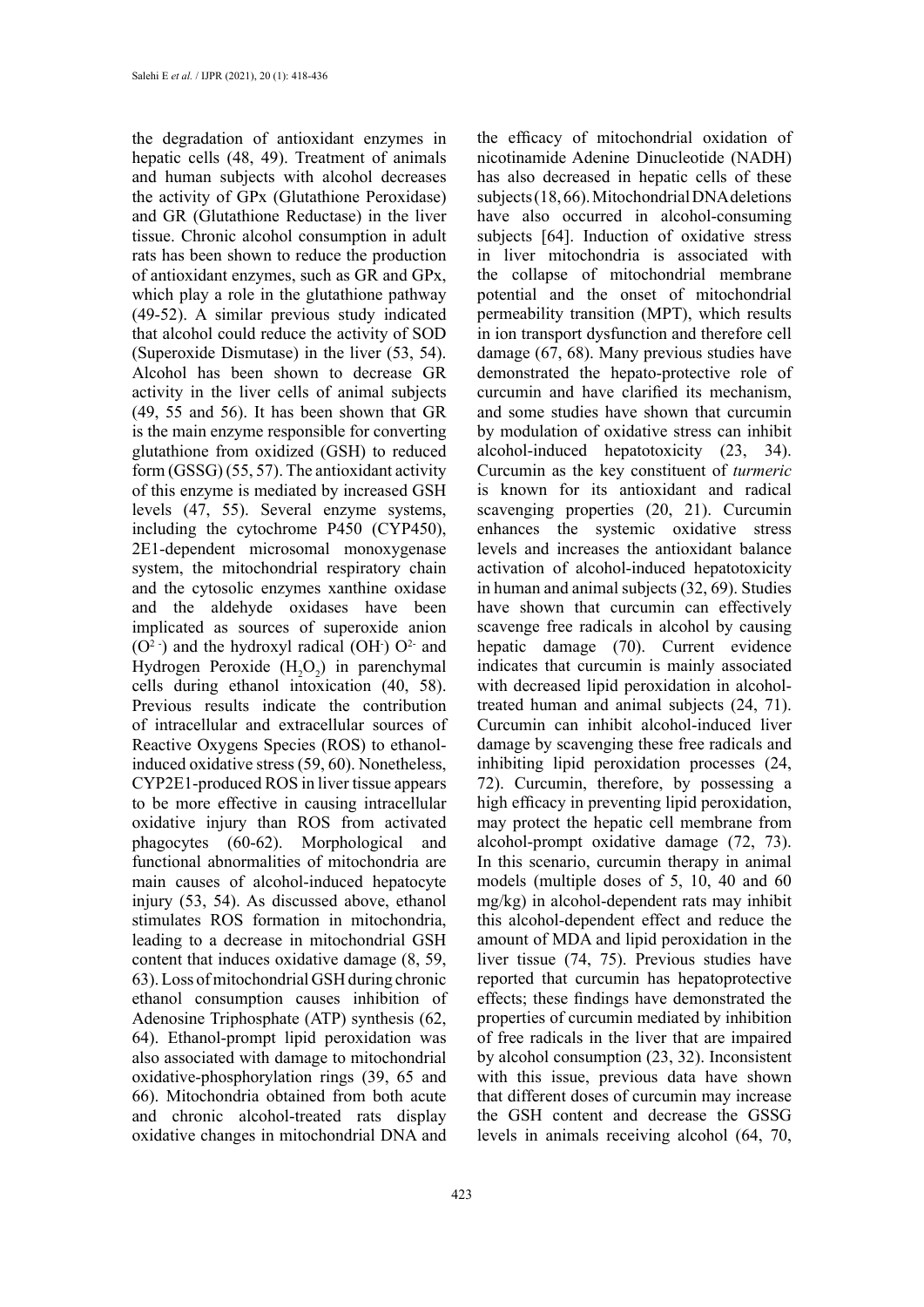76). Curcumin also neutralizes the harmful effects of alcohol on the glutathione ring (76, 77). Such findings have also been supported by previous studies showing that curcumin may increase the levels of glutathione in alcohol-dependent rats (55, 78). Some parts of the hapato-protection of curcumin against alcohol have been mediated by modulating the glutathione ring (69, 78). According to this study curcumin has also been shown to have potential effects on the regeneration of glutathione caused by chronic alcohol in vital organs, including the brain, liver and kidneys (79, 80). Previous studies have demonstrated the hepato-protective effects of curcumin mediated by the glutathione pathway (23, 81). It is noteworthy that curcumin has been shown to increase GSH and activate the glutathione pathway and decrease GSSG production in alcohol-treated subjects (72, 73 and 82). The antioxidant properties of curcumin in the modulation of the glutathione pathway against alcohol have been well understood and it has been shown that the appropriate balance between oxidant (GGSG) and antioxidant (GS) is a vital factor in the effective performance of the human liver metabolism system (24, 73, 82). In addition, curcumin has been shown to cause the preservation of mitochondrial biogenesis and antioxidant physiognomies in the strategic organ of alcohol-treated rats and human cases (83, 84). Curcumin causes an increase in the activity of SOD, GPx, catalase (CAT) and GR that stimulates antioxidant defenses in the liver of alcohol treated subjects (23, 25, 85). Curcumin has been shown to play a critical role in maintaining SOD and GPx function in liver cells and reversing alcoholinduced inhibition of CAT (23, 33, 86). These functions of curcumin may ultimately result in a reduction in lipid peroxidation and thus improve the harmful effects of alcohol in the liver (33, 86).

 As shown, *in-vivo* and *in-vitro*  studies have verified the impact of curcumin on the antioxidant defense system, lipid peroxidation levels, and ROS levels in hepatic cells of alcohol consumed subject (31, 33 and 76). Curcumin increases the conversion of GSSG to GSH by activating GR and, with this mechanism, protects haptic cells against alcohol-induced oxidative stress

(24, 78). These studies have shown that curcumin has the potential for free radical scavenging and antioxidant enzyme activation in hepatic cells exposed to alcohol in animals or humans. Moreover, since oxidative stress is implicated in most alcohol-induced hepatic failure, studies have investigated the possible protective effect of curcumin as an antioxidant against this type of failure (Figure 7).

# **Curcumin and alcohol-induced inflammation**

Previous studies have shown that prolonged alcohol intake increases proinflammatory markers such as Tumor necrosis factor-alpha (TNF-α) and Interleukin 1 beta (IL-1β) in liver tissue. (87-89). The increase in pro-inflammatory markers has been shown to cause the degenerative effects of alcohol (89, 90). Relatively large bodies of previous studies have indicated that alcohol can stimulate cytokine pathways in liver cells, and this phenomenon causes hepatic cell degeneration. (9, 89, 91). The association between average daily intake of alcohol and C-reactive Protein (CRP) concentrations and other positive and negative markers of systemic inflammation in human subjects was investigated (45, 92 and 93). There is increasing evidence that inflammation plays a key role in hepatic cell fibrosis caused by chronic alcohol intake (94). Several previous studies have shown that alcohol consumption causes increased activation of various types of inflammatory cells, including monocytes, macrophages, T lymphocytes, mast cells, smooth muscle cells, and pro-inflammatory molecules such as cytokines and growth factors (11, 12, 94). According to the key concept of this research, the increase in proinflammatory biomarkers in the liver cell is a compensatory and protective response to malicious effects of alcohol (12, 95). On the other hand, some other studies claim that the controversial reports of these studies indicated that moderate alcohol consumption appears to inhibit the development of interleukin 6 or its action at hepatocytes (96). In contrast, high concentrations of interleukin 6 and other cytokines are found in alcoholic liver disease (96, 97). Ethanol or its metabolites may also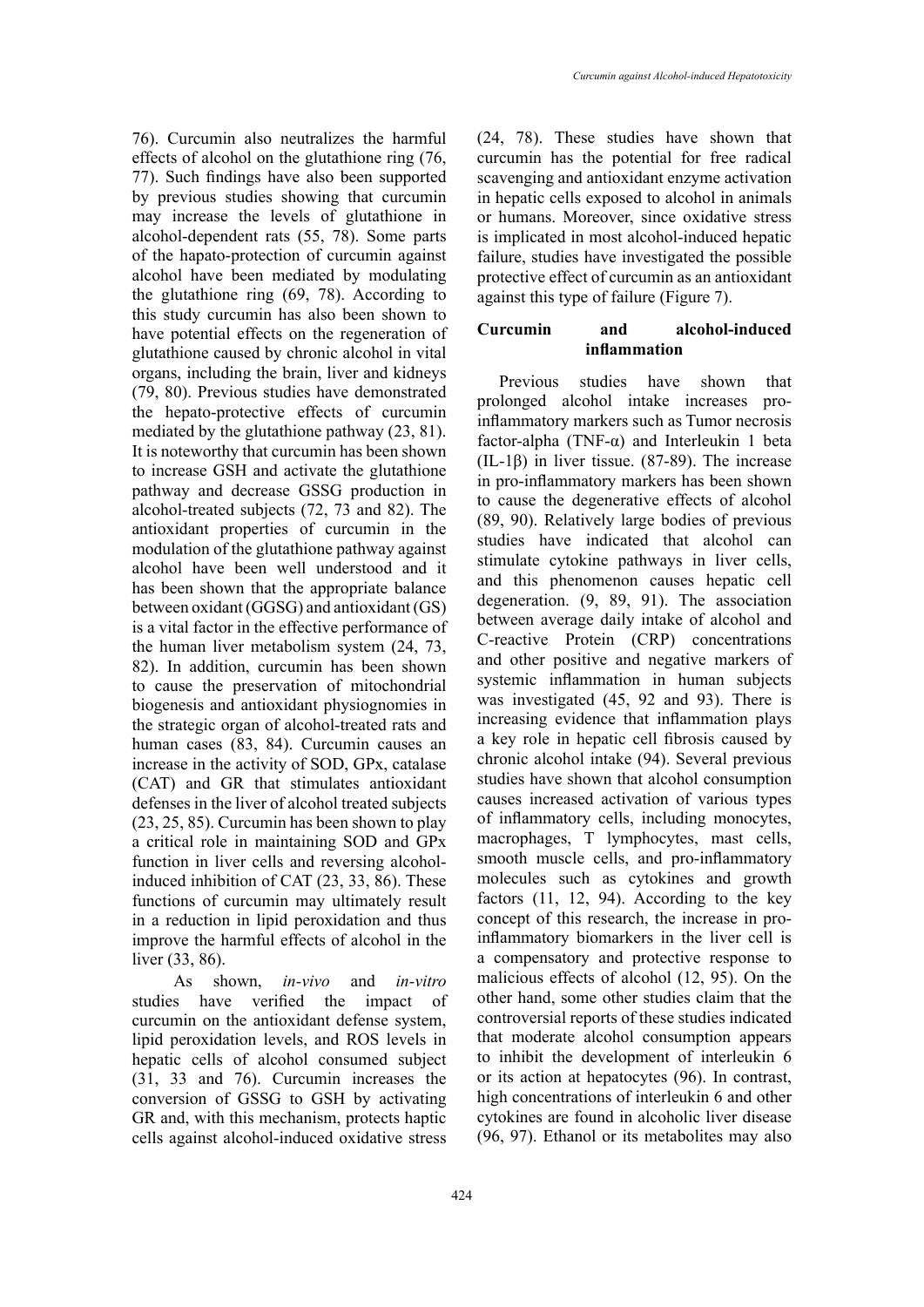modulate cytokine release from adipose tissue (97), an important source of basal interleukin 6 development and tumor necrosis factor (97, 98). According to these findings, mild to moderate alcohol abuse induces decreased inflammation, whereas chronic and high alcohol intake increases the development of pro-inflammatory biomarkers and triggers inflammatory cell reactions in hepatocellular tissue (39, 59). As described above, ethanol causes the formation of inflammatory and oxidative stress biomarkers in mitochondria and decrease in mitochondrial function which triggers hepatocellular damage (59, 99). The defeat of mitochondrial biogenesis during chronic ethanol drinking causes dysfunction of ATP synthesis (100, 101). Evene ethanolprompt mitochondrial dysfunction results in liver tissue inflammatory response (97, 102, 103). Alcohol induced improvements in mitochondrial DNA and mitochondrial inflammatory biomarker efficacy have also increased in hepatic cells (39, 100 and 104).

Alteration of mitochondrial DNA gene expression is responsible for the inflammatory process following alcohol consumption (100, 105). The incidence of inflammation in the mitochondria of the liver is correlated with the failure of the mitochondrial membrane potential (MMP) and the cause of the mitochondrial permeability transition (MPT) dysfunction resulting in hepatocellular collapse (100, 102 and 106). TNF- $\alpha$  is a major mediator of inflammation in alcoholtreated subjects. This effect is regulated by the activation of a transcription factor, nuclear factor kappa beta (NF kβ) (32, 97 and 107). NF kβ regulates most inflammatory mediators, such as chemokines and cytokines, adhesion molecules, kinases and enzymes (108). According to a previous study, alcoholinduced alteration of mitochondrial DNA gene expression is responsible for the production of NFkβ, which is the key factor in the initiation of the inflammatory process (17, 107 and 109). Curcumin has been shown to be potent



Figure 7. Curcumin can modulate alcohol-induced hepatocellular mitochondrial dysfunction, reduce or inhibit alcohol-induced lipid peroxidation, glutathione circulatory dysfunction, antioxidant enzyme (SOD, GPx and GR) activity dysfunction, and also inhibit performances. GSH: Glutathione, GSSG: Glutathione disulfide, SOD: Superoxide Dismutase, GPx: Glutathione Peroxidase, GR: Glutathione Reductase, ROS: Reactive Oxygen Species. NOS: Nitrogen Oxygen Species. Mt DNA: mitochondrial DNA. alcohol-induced ROS and NOS formation. Curcumin attenuates alcohol sequels on mitochondrial respiratory chain and Mt DNA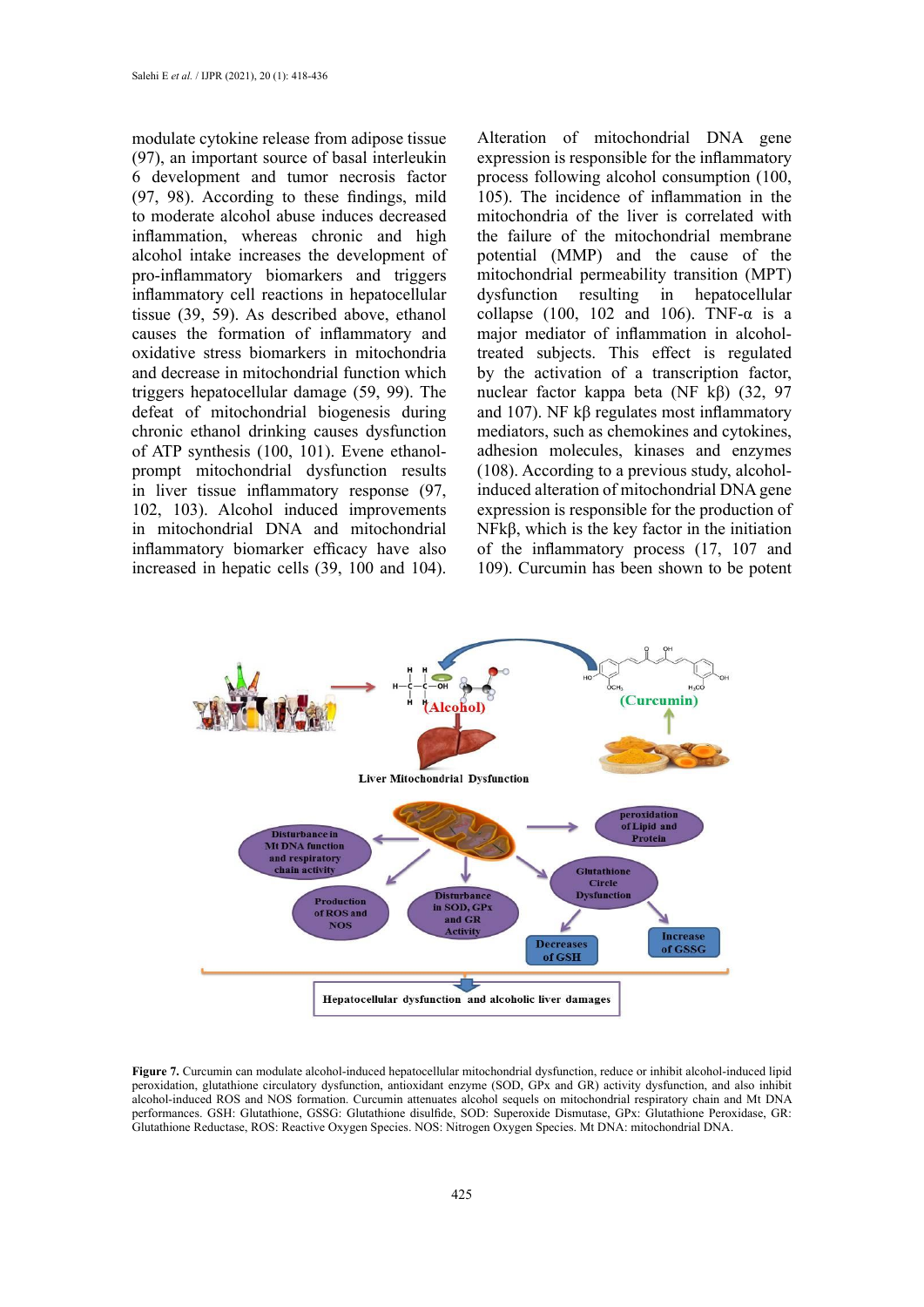hepato-protective and confirmed that curcumin can prevent alcohol-induced hepatotoxicity by modulating inflammatory events (24, 32 and 110). In addition, it has been shown that curcumin significantly decreased inflammatory markers in rats and human subjects receiving or consuming alcohol at different doses (24, 32, 75 and 111). Curcumin has a protective effect against inflammation; previous studies indicate that curcumin may suppress  $TNF-\alpha$ and tumor growth factor beta 1 (TGF-β1) as well as decrease potential inflammation and liver injury (33, 73 and 112). Previous data suggest that some aspects of the antiinflammatory action of curcumin have been mediated by inhibition of certain inflammatory cytokines and proteins (113, 114). A similar study suggested that curcumin has strong antiinflammatory properties as well as a potential for repositioning, rendering it suitable for the treatment of autoimmune diseases, which is made possible by inhibiting inflammation and decreasing inflammatory markers (31, 86 and 114). The immune system was conceptually classified as an innate and adaptive subsystem (31, 86). Innate immunity provides a rapid response well before the evolution of antigenspecific responses provided by adaptive immunity (115, 116). Drinking or consuming alcohol has been shown to activate all immune system forms (117, 118). Curcumin can significantly affect both the innate and adaptive arms of immunity by altering immune cells such as macrophages, monocytes, natural killer cells (NK cells), T cells, and B cells (31, 32). The role of curcumin as a dose-and time-dependent decoration has been approved to reduce the expression of growth and survival of genes in inflammatory processes such as NFkβ in alcohol-treated subjects (119-121). The pathway through which curcumin may exert its suppressive effects on alcohol-induced inflammation has been suggested as an NFkβ signaling pathway. It has been observed that this compound reduces macrophage activation in hepatocellular tissue (31, 32, 119-121). Besides, it was shown that some parts of curcumin were mediated against alcohol-induced direct and indirect inflammatory by down-regulating the function of various signaling mediators, including down-regulation of Cyclooxygenase-2 (COX-

2), mitogen-activated and Janus kinases, and inhibiting the generation of TNF-alpha, IL-1,IL -2,IL -6,IL -8, IL12, IL12, and 5′-Adenosine<br>monophosphate-activated protein kinase monophosphate-activated protein (26, 32, 122 and 123). Curcumin also acts as an anti-inflammatory agent by inhibiting the generation of nitric oxide (NO) as well as the inducible expression in hepatocellular nitric oxide synthase (iNOS) (123, 124). The effect of curcumin in reducing inflammation is believed to be due to inhibition of the production of alcohol-induced TNF- $\alpha$  (32). Some parts of the anti-inflammatory effect of curcumin have been mediated by its protective effects in the mitochondria of the liver (32, 71 and 125). This agent activates and regulates mitochondrial membrane potential (MMP) and causes mitochondrial permeability transition biogenesis (MPT) activity which results in hepatocellular survival in inflammatory events such as alcohol administration (28, 32, 76, 125 and 126). All these findings suggest that curcumin possesses the potential for antiinflammatory properties in alcohol-exposed animal or human hepatic cells. However, because inflammation is involved in most of the hepatic tissue fibrosis induced by alcohol; studies have investigated the potential protective effect of curcumin as an antiinflammatory agent in inflamed liver induced by alcohol.

# **Curcumin and alcohol-induced Apoptosis and Cell death**

Concerning oxidative stress and alcoholinduced inflammation in other aspects of alcohol-induced liver sequels, our research has shown that alcohol can cause apoptosis (127, 128). Alcohol Liver Disease (ALD) that occurs after liver cell death is one of the most common types of chronic liver disease that can progress to end-stage liver disease (8, 128-130). ALD has been characterized by histopathology, ranging from simple fat accumulation in the liver (steatosis), steatosis plus inflammation, Mallory bodies, hepatocytes, advanced fibrosis and cirrhosis (54, 130-133). It would appear that mitochondrial dysfunction and reactive oxygen species development play an important role in the progression from simple steatosis to steatohepatitis in ALD (134, 135).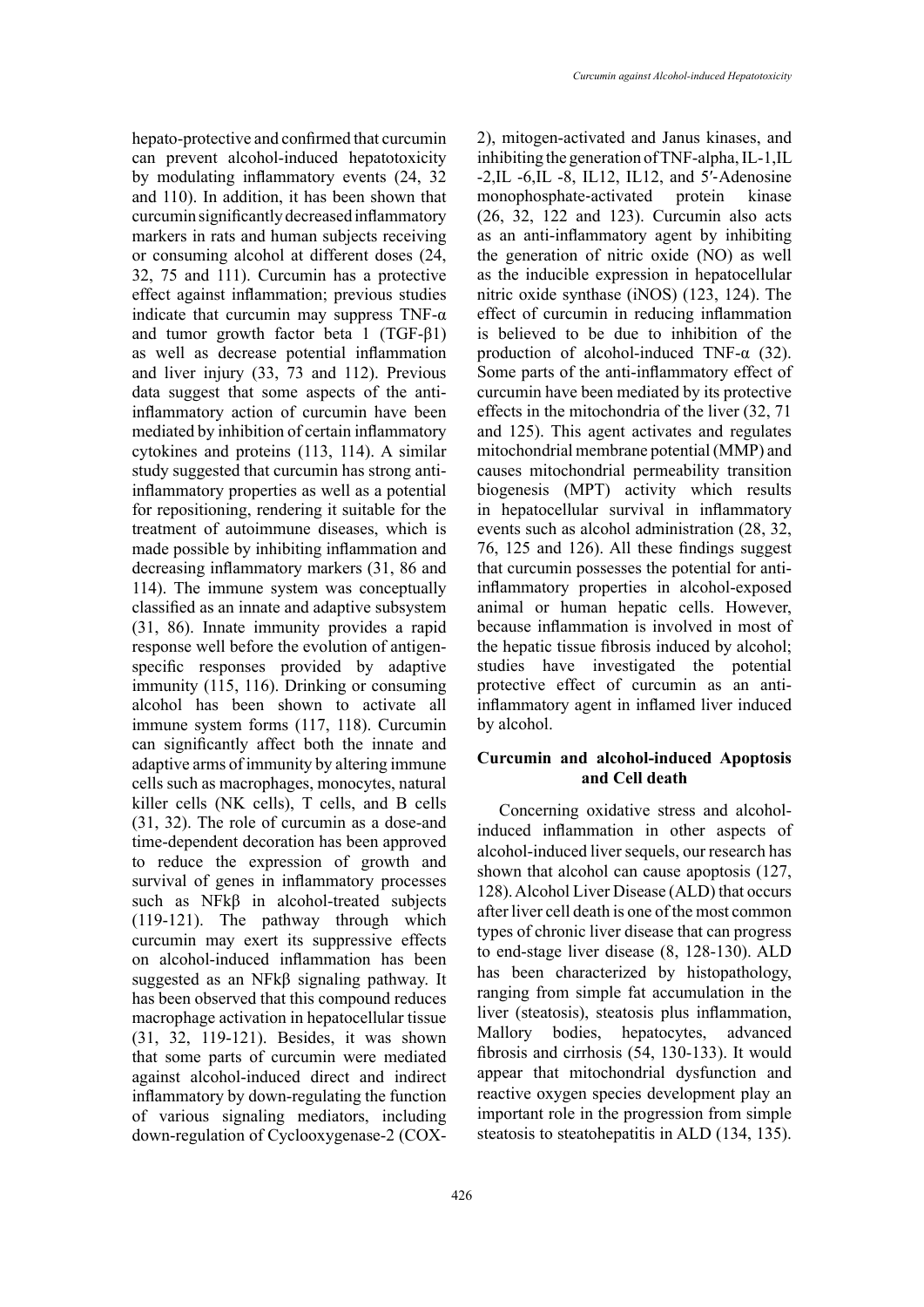The pathogenesis of ALD in relation to tissue death is still not fully understood (130). Longterm alcohol consumption is known to lead to steatosis, which can progress to steatohepatitis and cirrhosis (133, 136 and 137). Although changes in lipid metabolism and increased synthesis of fatty acids and reduction in mitochondrial ß-oxidation and alteration of the redox state responsible for ALD progression are less clear (133, 137-139). Many documents suggest that hepatocyte apoptosis is a key mechanism for liver damage caused by alcohol (139, 140). Previous studies have shown that apoptosis of the liver cells is a major pathological feature of ALD in both experimental and human (140, 141). Pervious observation confirmed the activation of caspase in hepatocytes in alcohol abusers (142). Alcohol has been shown to increase Bax as an apoptotic protein and decrease Bcl2 as an anti-apoptotic protein. (142-144). This confirms and shows that alcohol and tobacco abuse can trigger apoptosis and eventually lead to brain cell damage and death (144). Alcohol abuse can cause liver damage by activating multiple apoptotic cascades and can result in hepatocyte DNA damage responsible for liver cell death and enzymatic and cell-key protein production disorder (145, 146). The magnitude of hepatocyte apoptosis was shown to be correlated with the severity of alcohol abuse (146, 147). This hepatocyte apoptosis was confirmed with increased scaling of bilirubin, alanine aminotransferase (ALT) and aspartate aminotransferase (AST) (147). The apoptotic index was observed in ALD patients and increased in liver specimens (148). In alcohol administration, apoptotic cell death with histological disasters has been observed and this phenomenon has been correlated with the degree of inflammation, oxidative stress and fibrosis stage (137, 149). Experimental studies have shown that exposure to alcohol results in increased cell death by both *invivo* and *in-vitro* apoptosis (149, 150). Abuse of alcohol has been shown to stimulate both the intrinsic and the extrinsic pathways (151, 152). Several mechanisms suggested that alcohol-mediated hepatocyte apoptosis by the intrinsic pathway was due to cellular and mitochondrial dysfunction caused by alcohol (152, 153). Injury caused by alcohol apoptosis

427

was correlated with ROS production such as O2-and OH- (142, 153-155). Alcoholinduced mitochondrial dysfunction can lead to increased ROS production involving apoptosis induction (153). Alcohol-induced mitochondrial dysfunction can lead to increased ROS production involving apoptosis induction (10). Alcohol induced extrinsic apoptosis by activation of the induced death receptor was also shown, in particular by activation of Fas/ Fas-ligand and TNF 1/TNF-a systems (145, 156). Since hepatocytes also expressed Fas receptor, the death of hepatocytes in alcoholic liver damage may occur through paracrine or autocrine mechanisms mediated by the hepatocytes themselves (10). Previous studies have shown that curcumin is an alcoholprotective agent and another hepatocellular apoptosis-induced agent is characterized by increased liver enzymes and lactate dehydrogenase activity (25, 157). Alcohol has also shown a decrease in total plasma protein, albumin and globulin, increased plasma bilirubin, while curcumin can control these types of alcohol induced malicious effects (113, 158, 159). The liver is the main source of serum proteins in which parenchymal cells are responsible for fibrinogen synthesis, albumin, many coagulation factors, and most globulins (160). Previous studies have shown that the use of curcumin affected significant protection against alcohol-induced hepatic necrosis (32, 161). Previous work showed hepatoprotective effect of curcumin against alcohol and similar agent induced liver damage (34). This agent is widely regarded as a therapeutic agent for hepatocellular diseases and events and can also be used for the management of hepatocellular related disorders (26, 69). Curcumin has possible hepato-protective enhancer properties in both animal and human subjects (26, 33). Curcumin antioxidant and anti-inflammatory behavior has been approved in previous studies (31, 33). Curcumin therapy has been shown to counteract apoptosis and reduce the increase in apoptotic biomarkers in liver damage events, especially after alcohol abuse (86, 162). All of these properties may contribute to the therapeutic potential efficacy of curcumin in hepatocellular disorders of alcohol abuse, but its exact mechanism remains unclear (32, 72). Previous results demonstrated the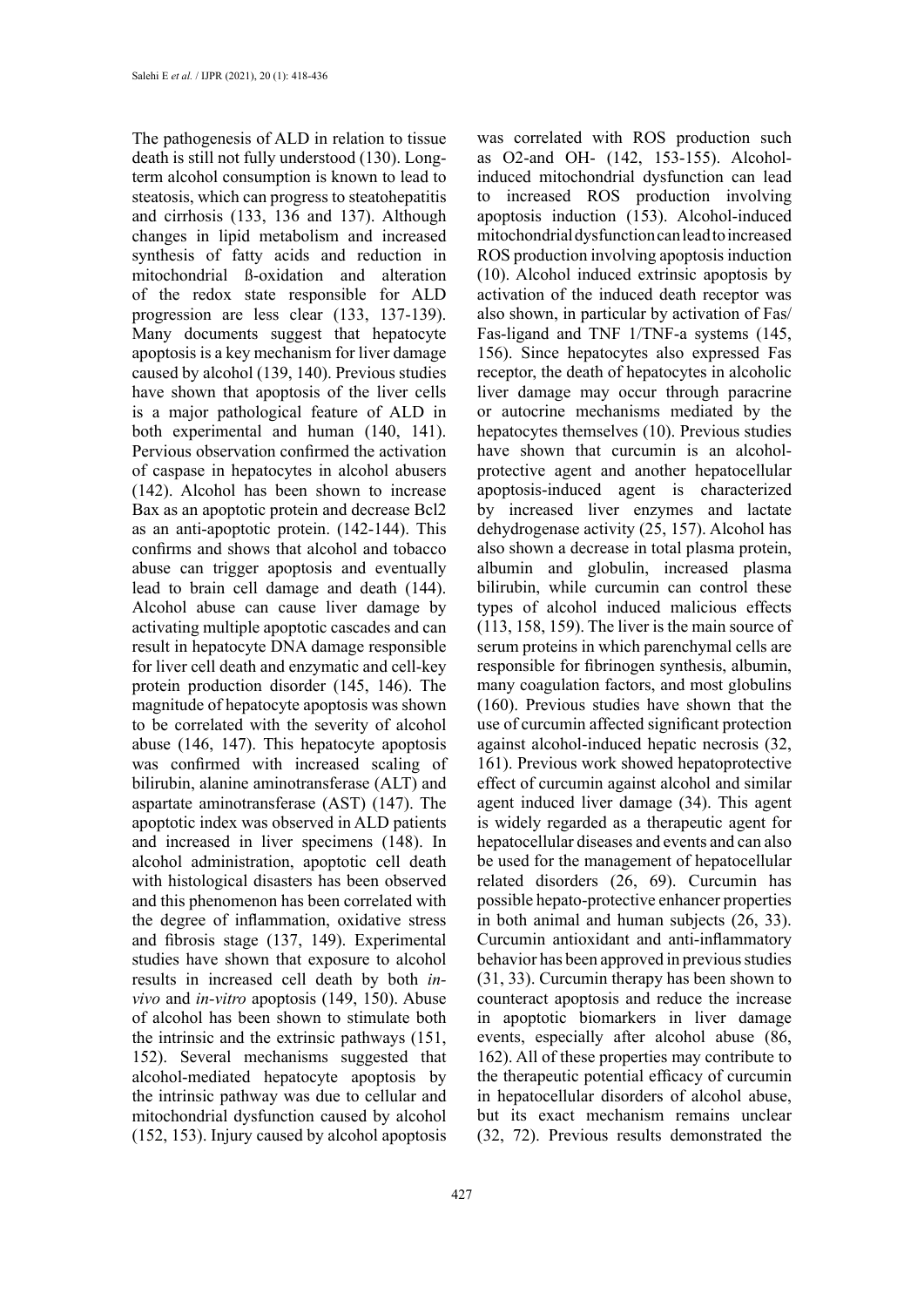anti-apoptotic effect of curcumin against Bax reduction and improved Bcl-2 expressions in the liver (81, 162). These studies have shown that curcumin therapy attenuates the cleaved caspase-3 and the production of Bax and nuclear condensation resulting from some hepatocellular disorders by alcohol abusers (163, 164). In fact, curcumin has been shown to inhibit cell death by inhibiting DNA fragmentation in the apoptosis process during hepatocellular disorders of process alcohol abuse (164). Such studies have strongly suggested the liability of curcumin's antiapoptosis activity for the approved effects of alcohol abuse (32, 164). Curcumin controlled and normalized the process of cell cycle during normal regeneration of the liver by alcohol abuse (70, 165). Several studies on hepatoprotective properties of curcumin, suggesting anti-apoptosis effects of curcumin, have been mediated by management of both the intestinal and the extrinsic pathways (Figure 8) (33, 165). Various mechanisms of action for curcumin protection against oxidative,

inflammatory and anti-apoptosis have been described which mitochondrial dysfunction is the most important  $(25, 32, 70, 166)$ . Previous studies have shown that curcumin inhibits apoptosis in alcohol-induced liver cell damage in animals and this mechanism can inhibit hepatocellular cell death (25, 32 and 167).

### **Conclusion**

According to the mentioned side effects of alcohol abuse on hepatocellular denegation and cirrhosis induction as a result of the literature review, it has been shown that alcohol abuse can cause mitochondrial dysfunction in hepatocytes and also cause induction of lipid peroxidation and glutathione circulatory disorders as well as antioxidant enzymes. Alcohol-induced mitochondrial dysfunction in hepatocytes may also initiate inflammation and increase the production of pro-inflammatory biomarkers that lead to hepatocyte cell dysfunction. According to current literature, alcohol-induced liver cell cirrhosis has been



induced hepatocellular degeneration and cirrhosis. Alcohol in the extrinsic pathway of apoptosis can trigger death receptor and adaptor protein consequences such as activates FADD, leading to activation of caspase 8 and 10 and caspase 3 and 7 which lead to apoptosis which may lead to the activation of the intestinal apoptosis pathway leading to the activation of caspase 3 and 7 and apoptosis. The activation consequences of these two pathways are apoptosis which plays a critical role in hepatocellular degeneration and cirrhosis. modulates apoptotic mediators and mitochondrial functions. **Figure 8.** Curcumin may inhibit alcohol-induced apoptosis by inhibiting intestinal and extrinsic apoptosis, which may inhibit alcoholoccurrences. Alcohol also causes mitochondrial dysfunction (as indicated in Figure 7) and increased production of cytochrome c, Curcumin inhibited the occurrence of these two pathways. Bcl-2 acts as an anti-apoptotic agent and Bax acts as an apoptotic agent and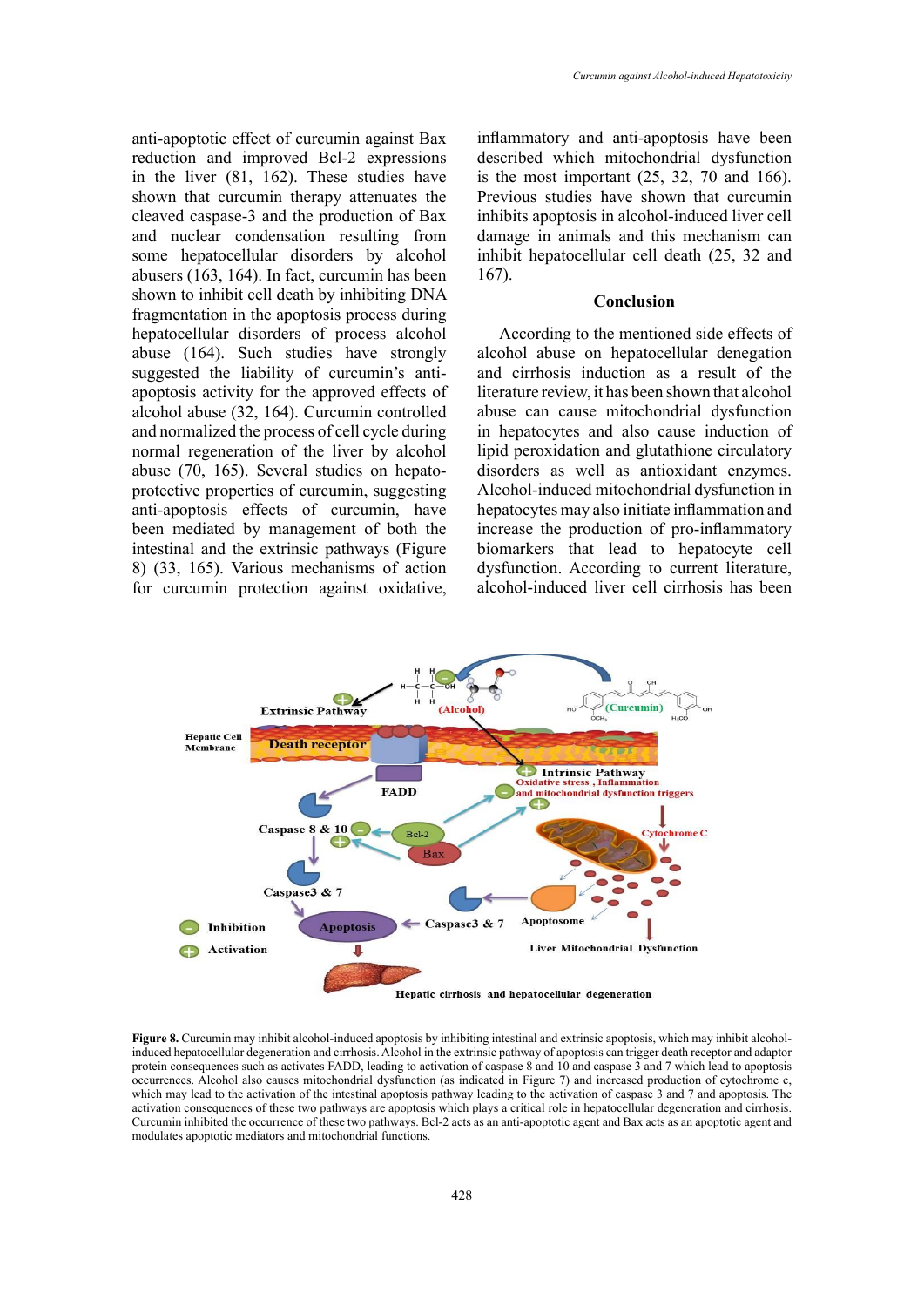mediated by apoptosis in both intrinsic and extrinsic pathways. According to the various advantages of curcumin results from the current literature review, curcumin may act as a potent hepato-protective agent in liver dysfunction in alcohol abuse subjects. Based on reported literature, curcumin has been shown to inhibit alcohol-induced mitochondrial dysfunction, lipid peroxidation, antioxidant enzymes, and glutathione ring defect. Literature indicates that curcumin may inhibit inflammation in hepatic alcohol abuser cells. According to the results of studies reviewed in the current literature, curcumin may inhibit alcoholinduced mitochondrial dysfunction and thus prevent the occurrence of apoptosis. On the other hand, curcumin inhibition of a cell death signaling pathway that activates by alcohol in hepatocellular tissue may inhibit the occurrence of an extrinsic pathway of apoptosis. Taken together, according to the type of literature, curcumin treatment of alcohol abusers in both human and animal subjects may reduce alcohol-induced hepatocellular apoptosis, oxidative stress and inflammation, and may act as a hepato-protective agent against alcoholinduced hepatotoxicity (Figure 9).



**Figure 9.** A whole brief history of curcumin heptoprotective effects against alcohol-induced hepatotoxicity. Curcumin inhibition of alcohol-induced oxidative stress, inflammation and apoptosis may protect hepatocellular tissue in alcohol-induced subjects and prevent the occurrence of alcohol-induced hepatotoxicity.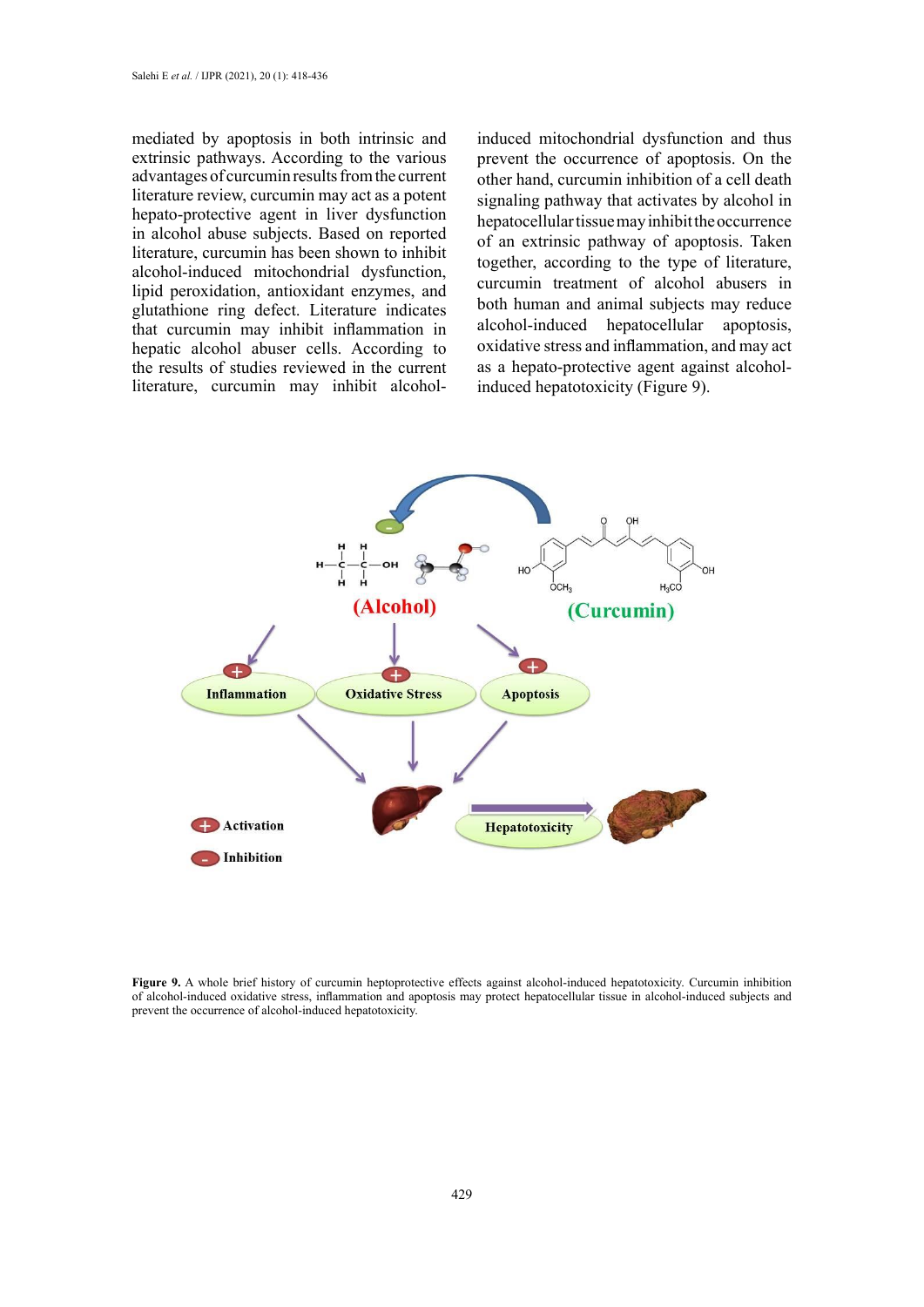### **References**

- (1) Pompili M, Serafini G, Innamorati M, Dominici G, Ferracuti S, Kotzalidis GD, Serra G, Girardi P, Janiri L, and Tatarelli R. Suicidal behavior and alcohol abuse*. Int. J. Environ. Res. Public Health* (2010) 7: 1392-431.
- (2) Whitman IR, Agarwal V, Nah G, Dukes JW, Vittinghoff E, Dewland TA, and Marcus GM. Alcohol abuse and cardiac disease*. [J. Am. Coll.](https://www.jacc.org/journal/jacc)  [Cardiol.](https://www.jacc.org/journal/jacc)* (2017) 69: 13-24.
- (3) Barve S, Chen SY, Kirpich I, Watson WH and McClain C. Development, prevention, and treatment of alcohol-induced organ injury: the role of nutrition*. Alcohol Res. Health* (2017) 38: 289.
- (4) Zakhari S and Li TK. Determinants of alcohol use and abuse: impact of quantity and frequency patterns on liver disease*. Hepatology* (2007) 46: 2032-9.
- (5) Zima T and Kalousová M. Oxidative stress and signal transduction pathways in alcoholic liver disease*. Alcohol Clin. Exp. Res.* (2005) 29: 110S-5S.
- (6) Albano E. Alcohol, oxidative stress and free radical damage*. Proc. Nutr. Soc.* (2006) 65: 278-90.
- (7) Wu D, Zhai Q, and Shi X. Alcohol‐induced oxidative stress and cell responses*. J Gastroenterol Hepatol* (2006) 21: S26-S9.
- (8) Gao B and Bataller R. Alcoholic liver disease: pathogenesis and new therapeutic targets*. Gastroenterology* (2011) 141: 1572-85.
- (9) Crews FT, Bechara R, Brown LA, Guidot DM, Mandrekar P, Oak S, Qin L, Szabo G, Wheeler M and Zou J. Cytokines and alcohol*. Alcohol Clin Exp Res* (2006) 30: 720-30.
- (10) Dolganiuc A, Thomes PG, Ding WX, Lemasters JJ and Donohue Jr TM. Autophagy in alcohol‐induced liver diseases*. Alcohol Clin Exp Res* (2012) 36: 1301-8.
- (11) Purohit V and Brenner DA. Mechanisms of alcohol‐ induced hepatic fibrosis: a summary of the Ron Thurman Symposium*. Hepatology* (2006) 43: 872-8.
- (12) Siegmund SV and Brenner DA. Molecular pathogenesis of alcohol‐induced hepatic fibrosis*. Alcohol Clin Exp Res* (2005) 29: 102S-9S.
- (13) Brown LAS, Cook RT, Jerrells TR, Kolls JK, Nagy LE, Szabo G, Wands JR and Kovacs EJ. Acute and chronic alcohol abuse modulate immunity*. Alcohol Clin Exp Res* (2006) 30: 1624-31.
- (14) Dey A and Cederbaum AI. Alcohol and oxidative liver injury*. Hepatology*. (2006) 43: S63-S74.
- (15) Wang Y, Millonig G, Nair J, Patsenker E, Stickel F, Mueller S, Bartsch H and Seitz HK. Ethanol‐induced cytochrome P4502E1 causes carcinogenic etheno-DNA lesions in alcoholic liver disease*. Hepatology* (2009) 50: 453-61.
- (16) Donohue Jr TM. Autophagy and ethanol-induced

liver injury*. World J Gastroenterol* (2009) 15: 1178.

- (17) Albano E. Oxidative mechanisms in the pathogenesis of alcoholic liver disease*. Mol Aspects Med* (2008) 29: 9-16.
- (18) Yan M, Zhu P, Liu HM, Zhang HT and Liu L. Ethanol induced mitochondria injury and permeability transition pore opening: role of mitochondria in alcoholic liver disease*. World J Gastroenterol* (2007) 13: 2352-2356.
- (19) Connor JP, Haber PS and Hall WD. Alcohol use disorders*. Lancet* (2016) 387: 988-98.
- (20) Pulido-Moran M, Moreno-Fernandez J, Ramirez-Tortosa C and Ramirez-Tortosa M. Curcumin and health*. Molecules* (2016) 21: 264.
- (21) Hewlings S and Kalman D. Curcumin: a review of its' effects on human health*. Foods* (2017) 6: 92-4.
- (22) Černý D, Lekić N, Váňová K, Muchová L, Hořínek A, Kmoníčková E, Zídek Z, Kameníková L and Farghali H. Hepatoprotective effect of curcumin in lipopolysaccharide/-galactosamine model of liver injury in rats: relationship to HO-1/CO antioxidant system*. Fitoterapia* (2011) 82: 786-91.
- (23) Bao W, Li K, Rong S, Yao P, Hao L, Ying C, Zhang X, Nussler A and Liu L. Curcumin alleviates ethanolinduced hepatocytes oxidative damage involving heme oxygenase-1 induction*. J Ethnopharmacol* (2010) 128: 549-53.
- (24) Lee HI, McGregor RA, Choi MS, Seo KI, Jung UJ, Yeo J, Kim MJ and Lee MK. Low doses of curcumin protect alcohol-induced liver damage by modulation of the alcohol metabolic pathway, CYP2E1 and AMPK*. Life Sci* (2013) 93: 693-9.
- (25) Farzaei M, Zobeiri M, Parvizi F, El-Senduny F, Marmouzi I, Coy-Barrera E, Naseri R, Nabavi S, Rahimi R and Abdollahi M. Curcumin in liver diseases: A systematic review of the cellular mechanisms of oxidative stress and clinical perspective*. Nutrients* (2018) 10: 855-60.
- (26) Vera‐Ramirez L, Pérez‐Lopez P, Varela‐Lopez A, Ramirez‐Tortosa M, Battino M and Quiles JL. Curcumin and liver disease*. Biofactors* (2013) 39: 88-100.
- (27) Pari L, Tewas D and Eckel J. Role of curcumin in health and disease*. Arch Physiol Biochem* (2008) 114: 127-49.
- (28) Ligeret H, Barthelemy S, Zini R, Tillement JP, Labidalle S and Morin D. Effects of curcumin and curcumin derivatives on mitochondrial permeability transition pore*. Free Radic Biol Med* (2004) 36: 919- 29.
- (29) Zhang J, Xu L, Zhang L, Ying Z, Su W and Wang T. Curcumin attenuates d-galactosamine/ lipopolysaccharide–induced liver injury and mitochondrial dysfunction in mice*. J Nutr* (2014)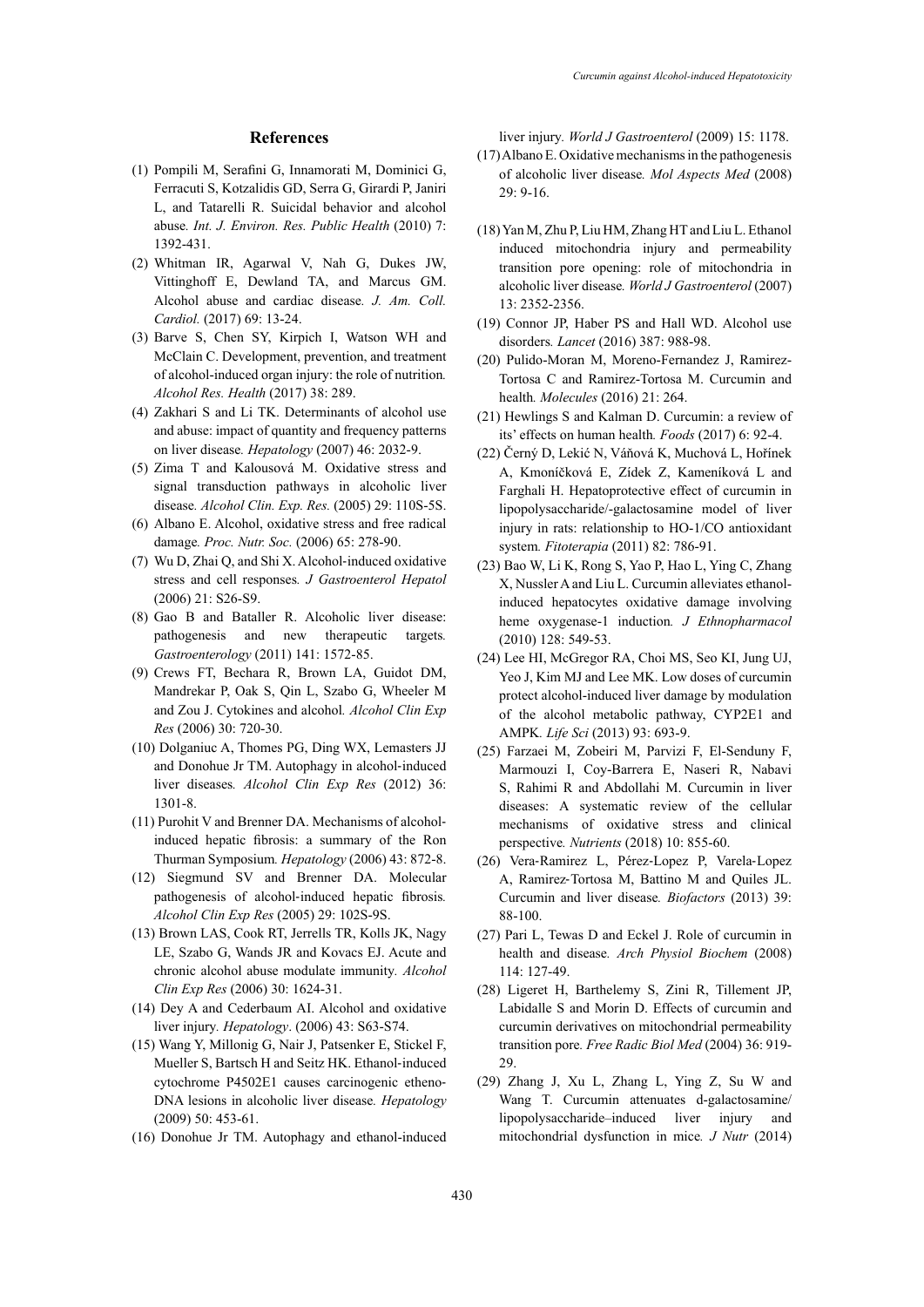144: 1211-8.

- (30) Fu Y, Zheng S, Lin J, Ryerse J and Chen A. Curcumin protects the rat liver from CCl4-caused injury and fibrogenesis by attenuating oxidative stress and suppressing inflammation*. Mol Pharmacol* (2008) 73: 399-409.
- (31) Reyes-Gordillo K, Segovia J, Shibayama M, Vergara P, Moreno MG and Muriel P. Curcumin protects against acute liver damage in the rat by inhibiting NF-κB, proinflammatory cytokines production and oxidative stress*. Biochim Biophys Acta* (2007) 1770: 989-96.
- (32) Nanji AA, Jokelainen K, Tipoe GL, Rahemtulla A, Thomas P and Dannenberg AJ. Curcumin prevents alcohol-induced liver disease in rats by inhibiting the expression of NF-κB-dependent genes*. Am J Physiol-Gastr L.* (2003) 284: G321-G7.
- (33) Rong S, Zhao Y, Bao W, Xiao X, Wang D, Nussler AK, Yan H, Yao P and Liu L. Curcumin prevents chronic alcohol-induced liver disease involving decreasing ROS generation and enhancing antioxidative capacity*. Phytomedicine* (2012) 19: 545-50.
- (34) Samuhasaneeto S, Thong-Ngam D, Kulaputana O, Suyasunanont D and Klaikeaw N. Curcumin Decreased Oxidative Stress, Inhibited NF-b*. Biomed Res Int* (2009) 2009: 41-56.
- (35) Rehm J, Taylor B, Mohapatra S, Irving H, Baliunas D, Patra J and Roerecke M. Alcohol as a risk factor for liver cirrhosis: a systematic review and metaanalysis*. Drug Alcohol Rev* (2010) 29: 437-45.
- (36) Cherpitel CJ. Alcohol and injuries: a review of international emergency room studies since 1995*. Drug Alcohol Rev* (2007) 26: 201-14.
- (37) Ali BH, Marrif H, Noureldayem SA, Bakheit AO and Blunden G. Some biological properties of curcumin: A review*. Nat Prod Commun* (2006) 1: 1934578X0600100613.
- (38) Motaghinejad M, Bangash MY, Hosseini P, Karimian SM and Motaghinejad O. Attenuation of morphine withdrawal syndrome by various dosages of curcumin in comparison with clonidine in mouse: possible mechanism*. Iran J Med Sci* (2015) 40: 125.
- (39) Hoek JB and Pastorino JG. Ethanol, oxidative stress and cytokine-induced liver cell injury*. Alcohol* (2002) 27: 63-8.
- (40) Cederbaum AI, Lu Y and Wu D. Role of oxidative stress in alcohol-induced liver injury*. Arch Toxicol*  (2009) 83: 519-48.
- (41) Loguercio C and Federico A. Oxidative stress in viral and alcoholic hepatitis*. Free Radic Biol Med*  (2003) 34: 1-10.
- (42) Jurczuk M, Brzóska MM, Moniuszko-Jakoniuk J, Gałażyn-Sidorczuk M and Kulikowska-Karpińska E.

Antioxidant enzymes activity and lipid peroxidation in liver and kidney of rats exposed to cadmium and ethanol*. Food Chem Toxicol* (2004) 42: 429-38.

- (43) Aykaç G, Uysal M, Yalçin AS, Koçak-Toker N, Sivas A and Öz H. The effect of chronic ethanol ingestion on hepatic lipid peroxide, glutathione, glutathione peroxidase and glutathione transferase in rats*. Toxicology* (1985) 36: 71-6.
- (44) Arteel GE. Oxidants and antioxidants in alcoholinduced liver disease*. Gastroenterology* (2003) 124: 778-90.
- (45) Bailey SM, Patel VB, Young TA, Asayama K and Cunningham CC. Chronic ethanol consumption alters the glutathione/glutathione peroxidase‐1 system and protein oxidation status in rat liver*. Alcohol Clin Exp Res* (2001) 25: 726-33.
- (46) Lin SC, Lin CH, Lin CC, Lin YH, Chen CF, Chen IC and Wang LY. Hepatoprotective effects of Arctium lappa Linne on liver injuries induced by chronic ethanol consumption and potentiated by carbon tetrachloride*. J Biomed Sci* (2002) 9: 401-9.
- (47) Yuan L and Kaplowitz N. Glutathione in liver diseases and hepatotoxicity*. Mol Aspects Med*  (2009) 30: 29-41.
- (48) Lee TD, Sadda MR, Mendler MH, Bottiglieri T, Kanel G, Mato JM and Lu SC. Abnormal hepatic methionine and glutathione metabolism in patients with alcoholic hepatitis*. Alcohol Clin Exp Res* (2004) 28: 173-81.
- (49) Kessova IG, Ho YS, Thung S and Cederbaum AI. Alcohol‐induced liver injury in mice lacking Cu, Zn‐superoxide dismutase*. Hepatology* (2003) 38: 1136-45.
- (50) Lu SC and Mato JM. Role of methionine adenosyltransferase and S-adenosylmethionine in alcohol-associated liver cancer*. Alcohol* (2005) 35: 227-34.
- (51) Halsted CH, Villanueva JA, Devlin AM, Niemelä O, Parkkila S, Garrow TA, Wallock LM, Shigenaga MK, Melnyk S and James SJ. Folate deficiency disturbs hepatic methionine metabolism and promotes liver injury in the ethanol-fed micropig*. Proc Natl Acad Sci* (2002) 99: 10072-7.
- (52) Kasdallah-Grissa A, Mornagui B, Aouani E, Hammami M, El May M, Gharbi N, Kamoun A and El-Fazaâ S. Resveratrol, a red wine polyphenol, attenuates ethanol-induced oxidative stress in rat liver*. Life Sci* (2007) 80: 1033-9.
- (53) Wheeler MD, Kono H, Yin M, Rusyn I, Froh M, Connor HD, Mason RP, Samulski R and Thurman RG. Delivery of the Cu/Zn–Superoxide dismutase gene with adenovirus reduces early alcohol-induced liver injury in rats*. Gastroenterology* (2001) 120: 1241-50.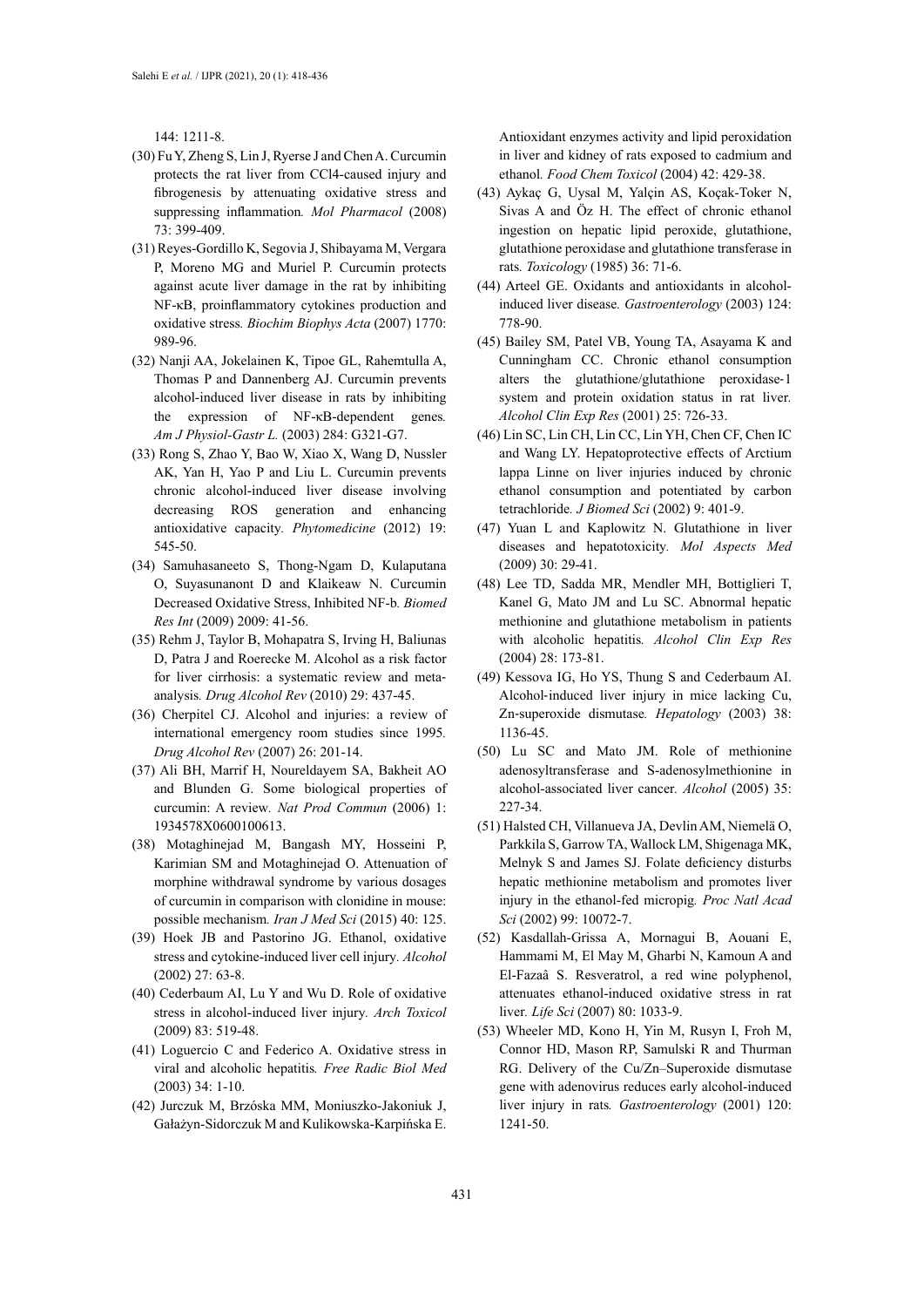- (54) Adachi M and Ishii H. Role of mitochondria in alcoholic liver injury*. Free Radic Biol Med* (2002) 32: 487-91.
- (55) Han D, Hanawa N, Saberi B and Kaplowitz N. Mechanisms of liver injury. III. Role of glutathione redox status in liver injury*. Am J Physiol-Gastr L.*  (2006) 291: G1-G7.
- (56) Wu D and Cederbaum AI. Alcohol, oxidative stress and free radical damage*. Alcohol Res Health* (2003) 27: 277-84.
- (57) Sánchez-Valle V, C Chavez-Tapia N, Uribe M and Méndez-Sánchez N. Role of oxidative stress and molecular changes in liver fibrosis: a review*. Curr Med Chem* (2012) 19: 4850-60.
- (58) Lu Y and Cederbaum AI. CYP2E1 and oxidative liver injury by alcohol*. Free Radic Biol Med* (2008) 44: 723-38.
- (59) Das SK and Vasudevan D. Alcohol-induced oxidative stress*. Life Sci* (2007) 81: 177-87.
- (60) Koch OR, Pani G, Borrello S, Colavitti R, Cravero A, Farrè S and Galeotti T. Oxidative stress and antioxidant defenses in ethanol-induced cell injury*. Mol Aspects Med* (2004) 25: 191-8.
- (61) Ku BM, Lee YK, Jeong JY, Mun J, Han JY, Roh GS, Kim HJ, Cho GJ, Choi WS and Yi GS. Ethanolinduced oxidative stress is mediated by p38 MAPK pathway in mouse hippocampal cells*. Neurosci Lett* (2007) 419: 64-7.
- (62) Bailey SM and Cunningham CC. Contribution of mitochondria to oxidative stress associated with alcoholic liver disease*. Free Radic Biol Med* (2002) 32: 11-6.
- (63) Sergent O, Pereira M, Belhomme C, Chevanne M, Huc L and Lagadic-Gossmann D. Role for membrane fluidity in ethanol-induced oxidative stress of primary rat hepatocytes*. J Pharmacol Exp Ther* (2005) 313: 104-11.
- (64) Lu SC. Glutathione synthesis*. Biochim Biophys Acta* (2013) 1830: 3143-53.
- (65) Gramenzi A, Caputo F, Biselli M, Kuria F, Loggi E andreone P and Bernardi M. alcoholic liver disease– pathophysiological aspects and risk factors*. Aliment Pharmacol Ther* (2006) 24: 1151-61.
- (66) Pastorino JG and Hoek JB. Ethanol potentiates tumor necrosis factor‐α cytotoxicity in hepatoma cells and primary rat hepatocytes by promoting induction of the mitochondrial permeability transition*. Hepatology* (2000) 31: 1141-52.
- (67) Tilg H and Diehl AM. Cytokines in alcoholic and nonalcoholic steatohepatitis*. N Engl J Med* (2000) 343: 1467-76.
- (68) Dan Z, Popov Y, Patsenker E, Preimel D, Liu C, Wang X-D, Seitz HK, Schuppan D and Stickel F. Hepatotoxicity of alcohol-induced polar

retinol metabolites involves apoptosis via loss of mitochondrial membrane potential*. FASEB J* (2005) 19: 845-7.

- (69) Nabavi SF, Daglia M, Moghaddam AH, Habtemariam S and Nabavi SM. Curcumin and liver disease: from chemistry to medicine*. Compr Rev Food Sci Food Saf* (2014) 13: 62-77.
- (70) Rukkumani R, Aruna K, Varma PS, Rajasekaran KN and Menon VP. Comparative effects of curcumin and an analog of curcumin on alcohol and PUFA induced oxidative stress*. J Pharm Pharm Sci*. (2004) 7: 274- 83.
- (71) Shivashankara AR, Azmidah A, Haniadka R, Rai MP, Arora R and Baliga MS. Dietary agents in the prevention of alcohol-induced hepatotoxicty: preclinical observations*. Food Funct* (2012) 3: 101- 9.
- (72) Naik R, Mujumdar A and Ghaskadbi S. Protection of liver cells from ethanol cytotoxicity by curcumin in liver slice culture *in-vitro. J Ethnopharmacol*  (2004) 95: 31-7.
- (73) Nwozo SO, Osunmadewa DA and Oyinloye BE. Anti-fatty liver effects of oils from Zingiber officinale and Curcuma longa on ethanol-induced fatty liver in rats*. J Integr Med* (2014) 12: 59-65.
- (74) Xiong ZE, Dong WG, Wang BY, Tong QY and Li ZY. Curcumin attenuates chronic ethanol-induced liver injury by inhibition of oxidative stress via mitogen-activated protein kinase/nuclear factor E2 related factor 2 pathway in mice*. Pharmacogn Mag* (2015) 11: 707.
- (75) Motaghinejad M, Motevalian M, Fatima S, Hashemi H and Gholami M. Curcumin confers neuroprotection against alcohol-induced hippocampal neurodegeneration via CREB-BDNF pathway in rats*. Biomed Pharmacother* (2017) 87: 721-40.
- (76) Ghoneim AI. Effects of curcumin on ethanolinduced hepatocyte necrosis and apoptosis: implication of lipid peroxidation and cytochrome c*. Naunyn Schmiedebergs Arch Pharmacol* (2009) 379: 47-52.
- (77) Shehzad A and Lee Y. Curcumin: Multiple molecular targets mediate multiple pharmacological actions: A review*. Drugs Fut* (2010) 35: 113-9.
- (78) Varatharajalu R, Garige M, Leckey LC, Reyes-Gordillo K, Shah R and Lakshman MR. Protective role of dietary curcumin in the prevention of the oxidative stress induced by chronic alcohol with respect to hepatic injury and antiatherogenic markers*. Oxid Med Cell* (2016) 2016: 15-26.
- (79) Sharma R, Gescher A and Steward W. Curcumin: the story so far*. Eur J Cancer* (2005) 41: 1955-68.
- (80) Nishinaka T, Ichijo Y, Ito M, Kimura M, Katsuyama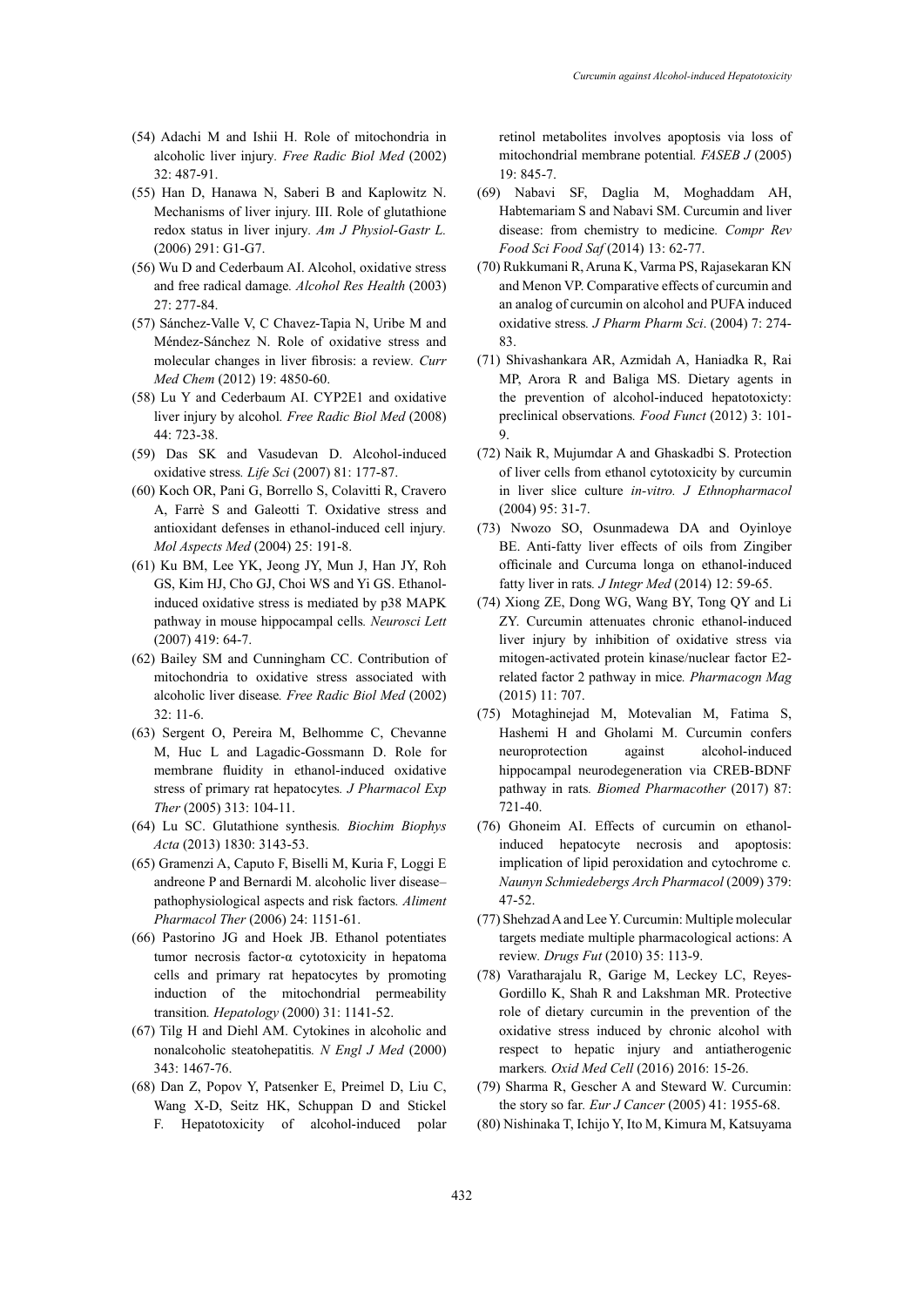M, Iwata K, Miura T, Terada T and Yabe-Nishimura C. Curcumin activates human glutathione S-transferase P1 expression through antioxidant response element*. Toxicol. Lett* (2007) 170: 238-47.

- (81) Bruck R, Ashkenazi M, Weiss S, Goldiner I, Shapiro H, Aeed H, Genina O, Helpern Z and Pines M. Prevention of liver cirrhosis in rats by curcumin*. Liver Int* (2007) 27: 373-83.
- (82) Rahimi HR, Jaafari MR, Mohammadpour AH, Abnous K, Ghayour Mobarhan M, Ramezanzadeh E, Mousavi F and Kazemi Oskuee R. Curcumin: reintroduced therapeutic agent from traditional medicine for alcoholic liver disease*. Asia Pac J Med Toxicol* (2015) 4: 25-30.
- (83) Rajasekaran SA. Therapeutic potential of curcumin in gastrointestinal diseases*. World J Gastrointest Pathophysiol* (2011) 2: 1-10.
- (84) Chattopadhyay I, Biswas K, Bandyopadhyay U and Banerjee RK. Turmeric and curcumin: Biological actions and medicinal applications*. Curr Sci* (2004) 87: 44-53.
- (85) Kuo JJ, Chang HH, Tsai TH and Lee TY. Positive effect of curcumin on inflammation and mitochondrial dysfunction in obese mice with liver steatosis*. Int J Mol Med* (2012) 30: 673-9.
- (86) Rivera‐Espinoza Y and Muriel P. Pharmacological actions of curcumin in liver diseases or damage*. Liver Int* (2009) 29: 1457-66.
- (87) Szabo G and Lippai D, *Converging actions of alcohol on liver and brain immune signaling*, *Int. Rev. Neurobiol* (2014) 118: 359-80.
- (88) Hritz I, Mandrekar P, Velayudham A, Catalano D, Dolganiuc A, Kodys K, Kurt‐Jones E and Szabo G. The critical role of toll‐like receptor (TLR) 4 in alcoholic liver disease is independent of the common TLR adapter MyD88*. Hepatology* (2008) 48: 1224- 31.
- (89) Qin L and Crews FT. Chronic ethanol increases systemic TLR3 agonist-induced neuroinflammation and neurodegeneration*. J Neuroinflammation* (2012) 9: 130-40.
- (90) Qin L, He J, Hanes RN, Pluzarev O, Hong J-S and Crews FT. Increased systemic and brain cytokine production and neuroinflammation by endotoxin following ethanol treatment*. J neuroinflammation* (2008) 5: 10-9.
- (91) Lippai D, Bala S, Csak T, Kurt-Jones EA and Szabo G. Chronic alcohol-induced microRNA-155 contributes to neuroinflammation in a TLR4 dependent manner in mice*. PLoS One* (2013) 8: e70945.
- (92) Mayfield J, Ferguson L and Harris RA. Neuroimmune signaling: a key component of alcohol abuse*. Curr Opin Neurobiol* (2013) 23: 513-20.
- (93) Bala S, Petrasek J, Mundkur S, Catalano D, Levin I, Ward J, Alao H, Kodys K and Szabo G. Circulating microRNAs in exosomes indicate hepatocyte injury and inflammation in alcoholic, drug‐induced and inflammatory liver diseases*. Hepatology* (2012) 56: 1946-57.
- (94) Mello T, Ceni E, Surrenti C and Galli A. Alcohol induced hepatic fibrosis: role of acetaldehyde*. Mol Aspects Med* (2008) 29: 17-21.
- (95) Moreira RK. Hepatic stellate cells and liver fibrosis*. Arch Pathol Lab Med* (2007) 131: 1728-34.
- (96) Szabo G. Consequences of alcohol consumption on host defence*. Alcohol Alcohol* (1999) 34: 830-41.
- (97) Mandrekar P and Szabo G. Signalling pathways in alcohol-induced liver inflammation*. J Hepatol* (2009) 50: 1258-66.
- (98) Friedman SL. Mechanisms of hepatic fibrogenesis*. Gastroenterology* (2008) 134: 1655-69.
- (99) Wu J and Zern MA. Hepatic stellate cells: a target for the treatment of liver fibrosis*. J Gastroenterol*  (2000) 35: 665-72.
- (100) Mantena SK, King AL andringa KK, Eccleston HB and Bailey SM. Mitochondrial dysfunction and oxidative stress in the pathogenesis of alcohol-and obesity-induced fatty liver diseases*. Free Radic Biol Med* (2008) 44: 1259-72.
- (101) Lemasters JJ. Selective mitochondrial autophagy, or mitophagy, as a targeted defense against oxidative stress, mitochondrial dysfunction and aging*. Rejuvenation Re*s (2005) 8: 3-5.
- (102) Hoek JB, Cahill A and Pastorino JG. Alcohol and mitochondria: a dysfunctional relationship*. Gastroenterology* (2002) 122: 2049-63.
- (103) Bailey SM, Robinson G, Pinner A, Chamlee L, Ulasova E, Pompilius M, Page GP, Chhieng D, Jhala N and Landar A. S-adenosylmethionine prevents chronic alcohol-induced mitochondrial dysfunction in the rat liver*. Am J Physiol-Gastr L.* (2006) 291: G857-G67.
- (104) Lu Y, Zhuge J, Wang X, Bai J and Cederbaum AI. Cytochrome P450 2E1 contributes to ethanolinduced fatty liver in mice*. Hepatology* (2008) 47: 1483-94.
- (105) Wheeler MD, Kono H, Yin M, Nakagami M, Uesugi T, Arteel GE, Gäbele E, Rusyn I, Yamashina S and Froh M. The role of Kupffer cell oxidant production in early ethanol-induced liver disease*. Free Radic Biol Med* (2001) 31: 1544-9.
- (106) Tang Y, Gao C, Xing M, Li Y, Zhu L, Wang D, Yang X, Liu L and Yao P. Quercetin prevents ethanolinduced dyslipidemia and mitochondrial oxidative damage*. Food Chem Toxicol* (2012) 50: 1194-200.
- (107) dela Peña A, Leclercq I, Field J, George J, Jones B and Farrell G. NF-κB activation, rather than TNF,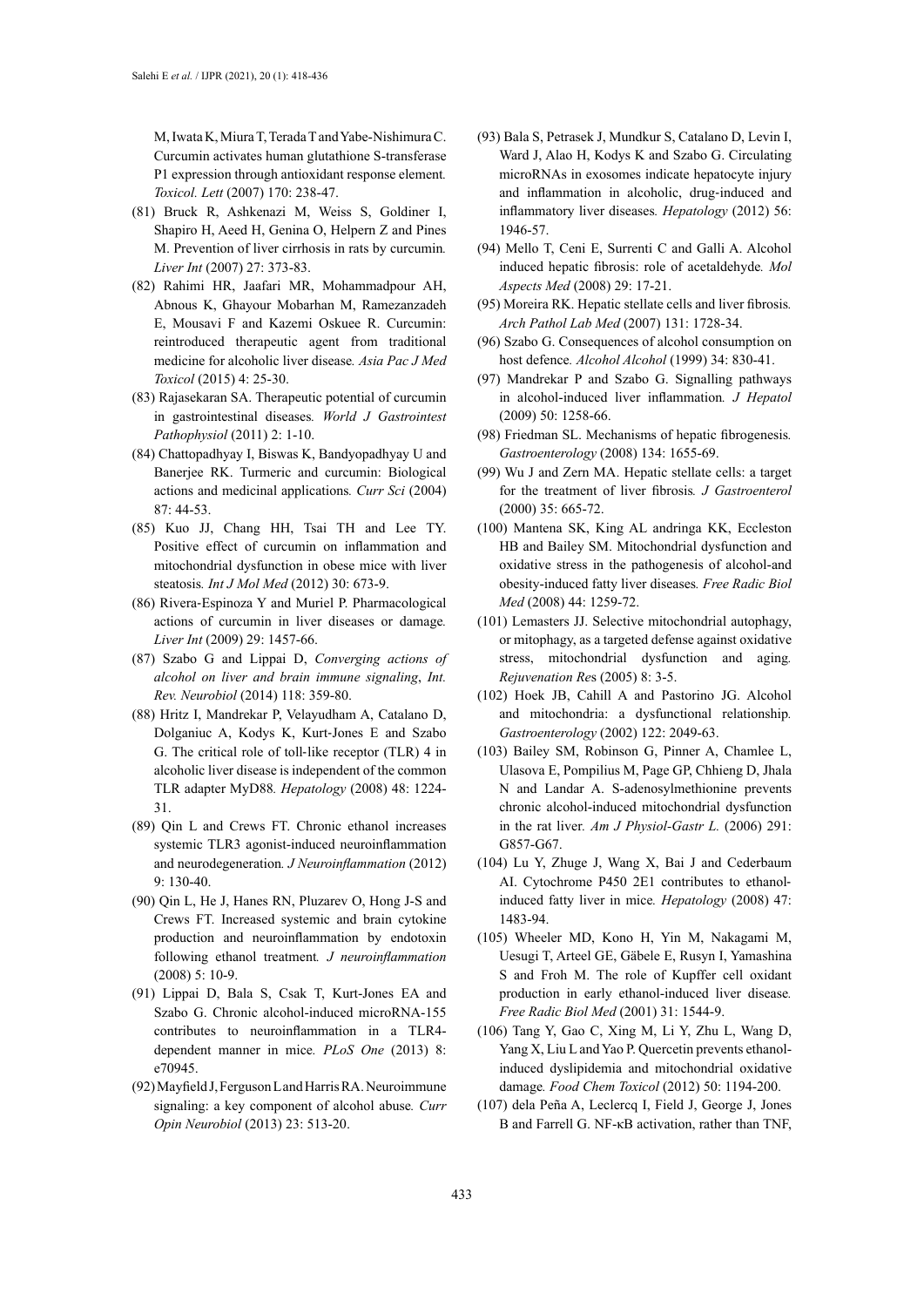mediates hepatic inflammation in a murine dietary model of steatohepatitis*. Gastroenterology* (2005) 129: 1663-74.

- (108) Sun B and Karin M. NF-κB signaling, liver disease and hepatoprotective agents*. Oncogene* (2008) 27: 6228.
- (109) Jaruga B, Hong F, Kim WH, Sun R, Fan S and Gao B. Chronic alcohol consumption accelerates liver injury in T cell-mediated hepatitis: alcohol disregulation of NF-κB and STAT3 signaling pathways*. Am J Physiol-Gastr L.* (2004) 287: G471-G9.
- (110) Darvesh AS, Aggarwal BB and Bishayee A. Curcumin and liver cancer: a review*. Curr Pharm Biotech* (2012) 13: 218-28.
- (111) Menon VP and Sudheer AR. Antioxidant and anti-inflammatory properties of curcumin. In *The Molecular Targets and Therapeutic Uses of Curcumin in Health and Disease*. Springer (2007)105-25.
- (112) Ding RB, Tian K, He CW, Jiang Y, Wang YT and Wan JB. Herbal medicines for the prevention of alcoholic liver disease: a review*. J Ethnopharmacol*  (2012) 144: 457-65.
- (113) Banerjee P, Jana S, Chakraborty S and Swarnakar S. Inflammation and MMPs in alcohol-induced liver diseases and protective action of antioxidants*. Indian J Biochem Biophys* (2013) 50: 377-86
- (114) Uchio R, Higashi Y, Kohama Y, Kawasaki K, Hirao T, Muroyama K and Murosaki S. A hot water extract of turmeric (Curcuma longa) suppresses acute ethanol-induced liver injury in mice by inhibiting hepatic oxidative stress and inflammatory cytokine production*. J Nutr Sci.* (2017) 6: 1-9.
- (115) Castelo-Branco C and Soveral I. The immune system and aging: a review*. Gynecol Endocrinol*  (2014) 30: 16-22.
- (116) Gao B, Seki E, Brenner DA, Friedman S, Cohen JI, Nagy L, Szabo G and Zakhari S. Innate immunity in alcoholic liver disease*. Am J Physiol-Gastr L*. (2011) 300: G516-G25.
- (117) Kim MS, Ong M and Qu X. Optimal management for alcoholic liver disease: Conventional medications, natural therapy or combination? *World J Gastroenterol* (2016) 22: 8-19.
- (118) Vanisree A and Sudha N. Curcumin combats against cigarette smoke and ethanol-induced lipid alterationsin rat lung and liver*. Mol Cell Biochem* (2006) 288: 115-23.
- (119) Jurenka JS. Anti-inflammatory properties of curcumin, a major constituent of Curcuma longa: a review of preclinical and clinical research*. Altern Med Rev* (2009) 14: 141-53.
- (120) Muriel P. NF‐κB in liver diseases: a target for drug therapy*. J Appl Toxicol* (2009) 29: 91-100.
- (121) Fan Z, Yao J, Li Y, Hu X, Shao H and Tian X. Antiinflammatory and antioxidant effects of curcumin on acute lung injury in a rodent model of intestinal ischemia reperfusion by inhibiting the pathway of NF-Kb*. Int J Clin Exp Pathol* (2015) 8: 3451.
- (122) Shishodia S, Sethi G and Aggarwal BB. Curcumin: getting back to the roots*. Ann N Y Acad Sci* (2005) 1056: 206-17.
- (123) Rao CV. Regulation of COX and LOX by curcumin. In: *The Molecular Targets and Therapeutic Uses of Curcumin Health Disease Uses of Curcumin in Health and Disease*. Springer (2007) 213-26.
- (124) Leclercq IA, Farrell GC, Sempoux C, dela Peña A and Horsmans Y. Curcumin inhibits NF-κB activation and reduces the severity of experimental steatohepatitis in mice*. J hepatology* (2004) 41: 926- 34.
- (125) Rajakrishnan V and Menon V. Potential role of antioxidants during ethanol-induced changes in the fatty acid composition and arachidonic acid metabolites in male Wistar rats*. Cell Biol Toxicol*  (2001) 17: 11-22.
- (126) Ligeret H, Barthélémy S, Bouchard Doulakas G, Carrupt PA, Tillement JP, Labidalle S and Morin D. Fluoride curcumin derivatives: new mitochondrial uncoupling agents*. FEBS Lett* (2004) 569: 37-42.
- (127) Mi LJ, Mak KM and Lieber CS. Attenuation of alcohol‐induced apoptosis of hepatocytes in rat livers by polyenylphosphatidylcholine (PPC)*. Alcohol Clin Exp Res* (2000) 24: 207-12.
- (128) Natori S, Rust C, Stadheim LM, Srinivasan A, Burgart LJ and Gores GJ. Hepatocyte apoptosis is a pathologic feature of human alcoholic hepatitis*. J Hepatology* (2001) 34: 248-53.
- (129) Ji C and Kaplowitz N. Betaine decreases hyperhomocysteinemia, endoplasmic reticulum stress and liver injury in alcohol-fed mice*. Gastroenterology* (2003) 124: 1488-99.
- (130) O'shea RS, Dasarathy S, McCullough AJ. Diseases PGCotAAftSoL and Gastroenterology tPPCotACo. Alcoholic liver disease*. Hepatology* (2010) 51: 307- 28.
- (131) Feldstein AE and Gores GJ. Apoptosis in alcoholic and nonalcoholic steatohepatitis*. Front Biosci* (2005) 10: 3093-9.
- (132) Wheeler MD, Nakagami M, Bradford BU, Uesugi T, Mason RP, Connor HD, Dikalova A, Kadiiska M and Thurman RG. Overexpression of manganese superoxide dismutase prevents alcohol-induced liver injury in the rat*. J Biol Chem* (2001) 276: 36664-72.
- (133) Sakhuja P. Pathology of alcoholic liver disease, can it be differentiated from nonalcoholic steatohepatitis? *World J Gastroenterol* (2014) 20: 16474.
- (134) Nassir F and Ibdah JA. Role of mitochondria in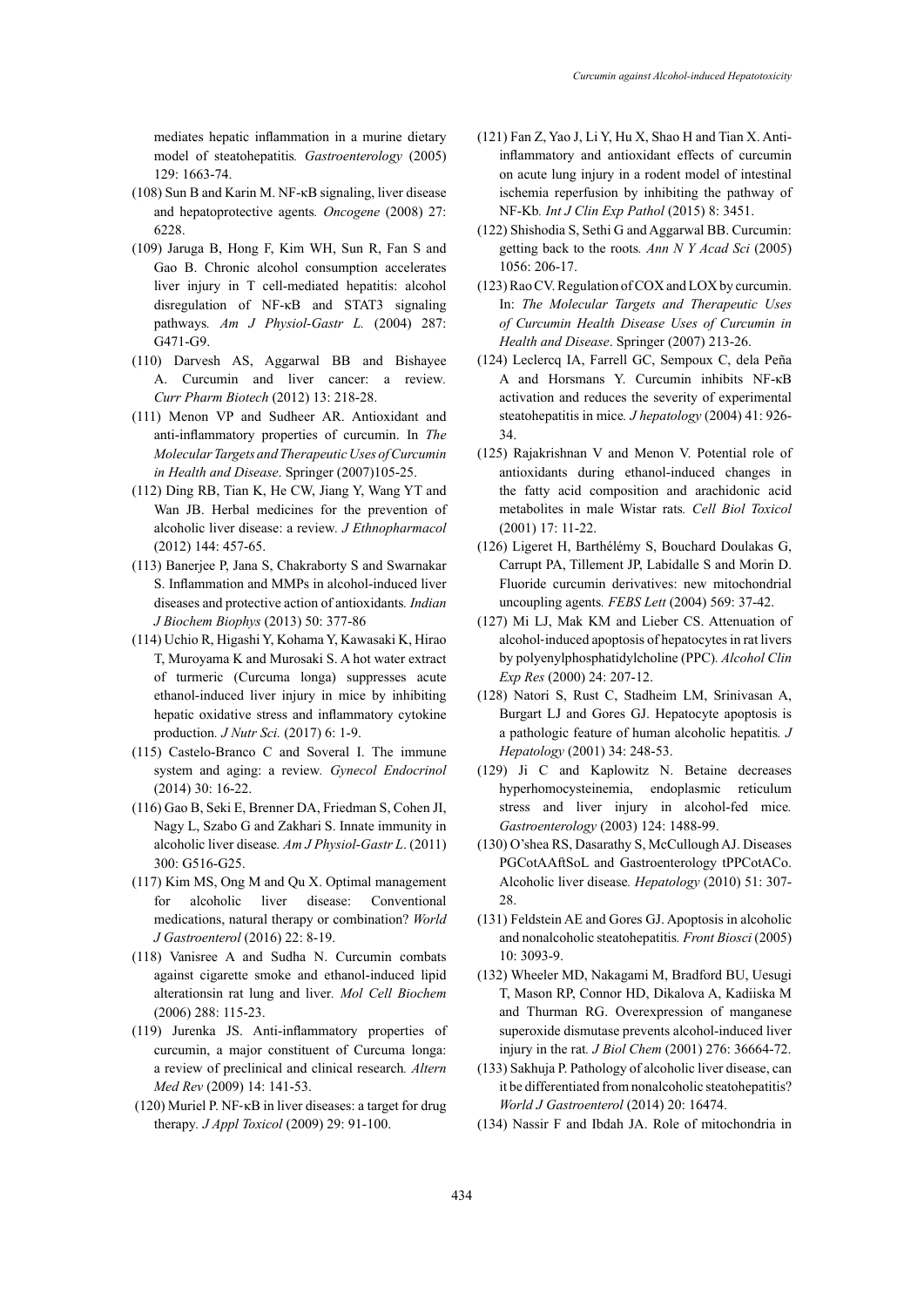alcoholic liver disease*. World J Gastroenterol* (2014) 20: 2136.

- (135) Leung TM and Nieto N. CYP2E1 and oxidant stress in alcoholic and non-alcoholic fatty liver disease*. J Hepatology* (2013) 58: 395-8.
- (136) Szabo G. Gut–liver axis in alcoholic liver disease*. Gastroenterology* (2015) 148: 30-6.
- (137) Bruha R, Dvorak K and Petrtyl J. Alcoholic liver disease*. World J Hepatol* (2012) 4: 81.
- (138) Tannapfel A, Denk H, Dienes H-P, Langner C, Schirmacher P, Trauner M and Flott-Rahmel B. Histopathological diagnosis of non-alcoholic and alcoholic fatty liver disease*. Virchows Archiv*. (2011) 458: 511-23.
- (139) Ambade A and Mandrekar P. Oxidative stress and inflammation: essential partners in alcoholic liver disease*. Int J Hepatol* (2012) 2012:1-9.
- (140) Wan J, Benkdane M, Teixeira‐Clerc F, Bonnafous S, Louvet A, Lafdil F, Pecker F, Tran A, Gual P and Mallat A. M2 Kupffer cells promote M1 Kupffer cell apoptosis: a protective mechanism against alcoholic and nonalcoholic fatty liver disease*. Hepatology* (2014) 59: 130-42.
- (141) Guicciardi ME and Gores GJ. Apoptosis as a mechanism for liver disease progression. In: *Seminars in Liver Disease*. Thieme Medical Publishers (2010).
- (142) Derdak Z, Lang CH, Villegas KA, Tong M, Mark NM, Suzanne M and Wands JR. Activation of p53 enhances apoptosis and insulin resistance in a rat model of alcoholic liver disease*. J hepatology* (2011) 54: 164-72.
- (143) Seth D, Haber PS, Syn WK, Diehl AM and Day CP. Pathogenesis of alcohol-induced liver disease: Classical concepts and recent advances*. J* Gastroenterol *Hepatol* (2011) 26: 1089-105.
- (144) Lavallard VJ, Bonnafous S, Patouraux S, Saint-Paul MC, Rousseau D, Anty R, Le Marchand-Brustel Y, Tran A and Gual P. Serum markers of hepatocyte death and apoptosis are non invasive biomarkers of severe fibrosis in patients with alcoholic liver disease*. PLoS One* (2011) 6: e17599.
- (145) Petrasek J, Mandrekar P and Szabo G. Toll-like receptors in the pathogenesis of alcoholic liver disease*. Gastroenterol Res Pract* (2010) 2010: 1-13.
- (146) Wang HJ, Zakhari S and Jung MK. Alcohol, inflammation and gut-liver-brain interactions in tissue damage and disease development*. World J Gastroenterol* (2010) 16: 1304-20.
- (147) Altamirano J and Bataller R. Alcoholic liver disease: pathogenesis and new targets for therapy*. Nat Rev Gastroenterol Hepatol* (2011) 8: 491-9.
- (148) Mandal P, Pritchard MT and Nagy LE. Antiinflammatory pathways and alcoholic liver disease:

role of an adiponectin/interleukin-10/heme oxygenase-1 pathway*. World J Gastroenterol* (2010) 16: 1330.

- (149) Gao B. Hepatoprotective and anti‐inflammatory cytokines in alcoholic liver disease*. J Gastroenterol Hepatol* (2012) 27: 89-93.
- (150) Louvet A and Mathurin P. Alcoholic liver disease: mechanisms of injury and targeted treatment*. Nat Rev Gastroenterol Hepatol* (2015) 12: 231-9.
- (151) Petrasek J, Iracheta-Vellve A, Csak T, Satishchandran A, Kodys K, Kurt-Jones EA, Fitzgerald KA and Szabo G. STING-IRF3 pathway links endoplasmic reticulum stress with hepatocyte apoptosis in early alcoholic liver disease*. Proc Natl Acad Sci* (2013) 110: 16544-9.
- (152) Chakraborty JB, Oakley F and Walsh MJ. Mechanisms and biomarkers of apoptosis in liver disease and fibrosis*. Int J Hepatol* (2012) 2012: 1-11.
- (153) Sid B, Verrax J and Calderon PB. Role of AMPK activation in oxidative cell damage: Implications for alcohol-induced liver disease*. Biochem Pharmacol* (2013) 86: 200-9.
- (154) Wang K. Molecular mechanisms of hepatic apoptosis*. Cell Death Dis* (2014) 5: e996-1005.
- (155) Miller AM, Horiguchi N, Jeong WI, Radaeva S and Gao B. Molecular mechanisms of alcoholic liver disease: innate immunity and cytokines*. Alcohol Clin Exp Res* (2011) 35: 787-93.
- (156) Abdelmegeed MA, Banerjee A, Jang S, Yoo SH, Yun JW, Gonzalez FJ, Keshavarzian A and Song BJ. CYP2E1 potentiates binge alcohol-induced gut leakiness, steatohepatitis and apoptosis*. Free Radic Biol Med* (2013) 65: 1238-45.
- (157) Chen N, Geng Q, Zheng J, He S, Huo X and Sun X. Suppression of the TGF-β/Smad signaling pathway and inhibition of hepatic stellate cell proliferation play a role in the hepatoprotective effects of curcumin against alcohol-induced hepatic fibrosis*. Int J Mol Med* (2014) 34: 1110-6.
- (158) Ghorbani Z, Hajizadeh M and Hekmatdoost A. Dietary supplementation in patients with alcoholic liver disease: a review on current evidence*. Hepatobiliary Pancreat Dis Int* (2016) 15: 348-60.
- (159) Manzo-Avalos S and Saavedra-Molina A. Cellular and mitochondrial effects of alcohol consumption*. Int J Environ Res Public Health* (2010) 7: 4281-304.
- (160) Sakka SG. Assessing liver function*. Curr Opin Crit Care* (2007) 13: 207-14.
- (161) Strimpakos AS and Sharma RA. Curcumin: preventive and therapeutic properties in laboratory studies and clinical trials*. Antioxid Redox Signal* (2008) 10: 511-46.
- (162) Toydemir T, Kanter M, Erboga M, Oguz S and Erenoglu C. Antioxidative, antiapoptotic and